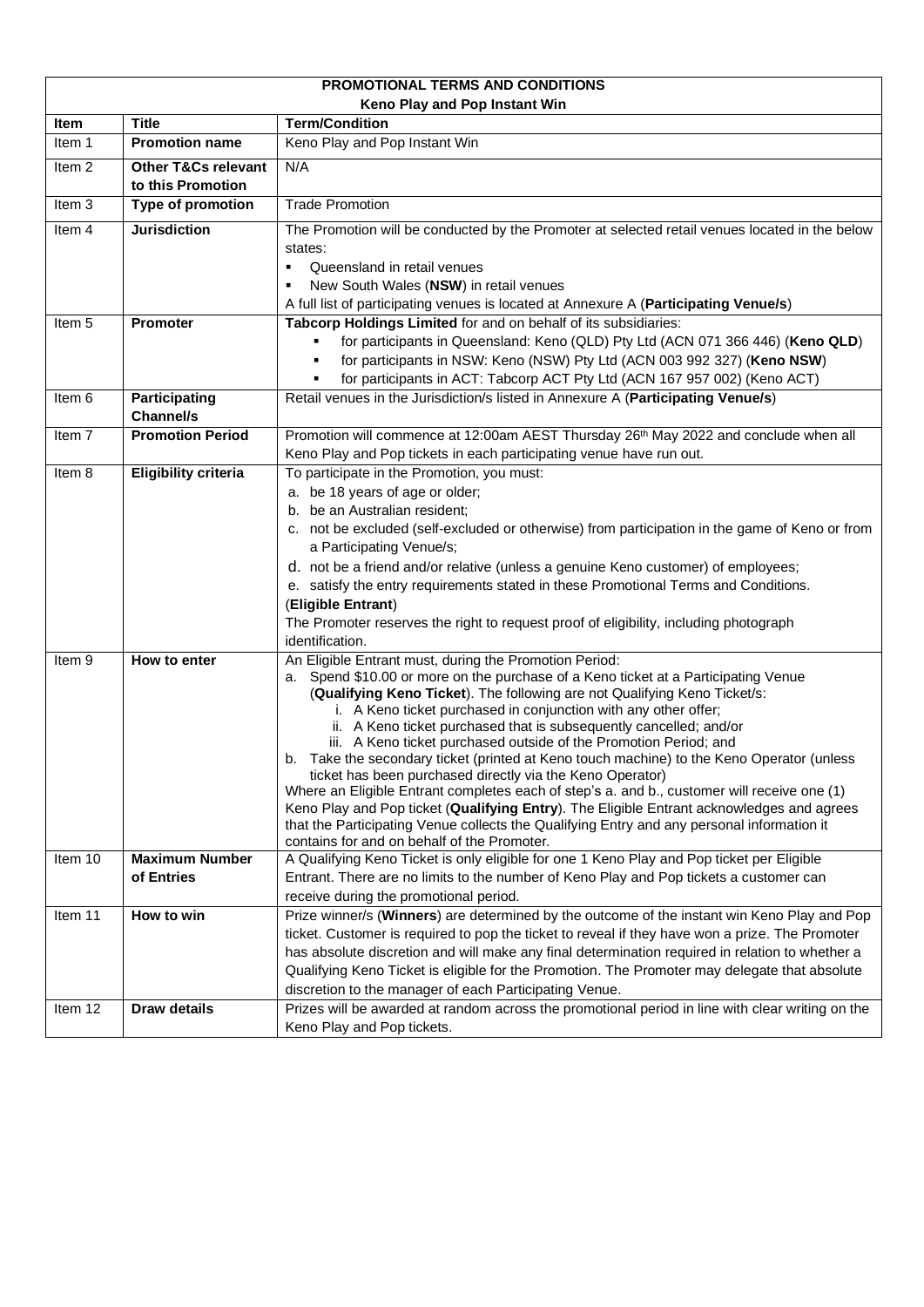<span id="page-1-3"></span><span id="page-1-2"></span><span id="page-1-1"></span><span id="page-1-0"></span>

| PROMOTIONAL TERMS AND CONDITIONS |                                            |                                                                                                                                                                                                                                                                                                                                                                                                                                                                                                                                                                                                                                                                                                                                                                                                                                                                                                                                                                                                                                                                                       |                                                                                                  |  |  |  |  |
|----------------------------------|--------------------------------------------|---------------------------------------------------------------------------------------------------------------------------------------------------------------------------------------------------------------------------------------------------------------------------------------------------------------------------------------------------------------------------------------------------------------------------------------------------------------------------------------------------------------------------------------------------------------------------------------------------------------------------------------------------------------------------------------------------------------------------------------------------------------------------------------------------------------------------------------------------------------------------------------------------------------------------------------------------------------------------------------------------------------------------------------------------------------------------------------|--------------------------------------------------------------------------------------------------|--|--|--|--|
|                                  |                                            | Keno Play and Pop Instant Win                                                                                                                                                                                                                                                                                                                                                                                                                                                                                                                                                                                                                                                                                                                                                                                                                                                                                                                                                                                                                                                         |                                                                                                  |  |  |  |  |
| Item                             | <b>Title</b>                               | <b>Term/Condition</b>                                                                                                                                                                                                                                                                                                                                                                                                                                                                                                                                                                                                                                                                                                                                                                                                                                                                                                                                                                                                                                                                 |                                                                                                  |  |  |  |  |
| Item 13                          | Prize/s                                    | Each Keno Play and Pop pack will include a total of 411 prizes to be won at a Participating<br>Venue and include the following prizes:<br>\$1 Keno Ticket x 100 total<br>\$5 Keno Ticket x 10 total<br>Bar Snacks x 210 total<br>Phone holder disc x 75 total<br>Wireless Earbuds x 5 total<br>Bluetooth Speaker x 4 total<br>WS810 Headphones x 3 total<br>Companion 26L cooler x 3 total<br>Everdure BBQ x 1 total<br>In addition, Participating Venues will include Food and Beverage offers for 500 non-winning<br>Keno Play and Pop tickets, details of which are subject to the discretion of Participating<br>Venues. F&B offers will be selected at the discretion of the participating venue. Offers include:<br>% off any full priced main meal<br>\$ off any full priced main meal<br>% off total bill (up to \$50, excluding alcohol)                                                                                                                                                                                                                                     |                                                                                                  |  |  |  |  |
|                                  |                                            | $\circ$                                                                                                                                                                                                                                                                                                                                                                                                                                                                                                                                                                                                                                                                                                                                                                                                                                                                                                                                                                                                                                                                               |                                                                                                  |  |  |  |  |
|                                  | <b>Total number and</b><br>value of prizes | Noting each of the \$ and % values can be selected by participating venue.<br>Each Keno Play and Pop pack will include the below prizes and quantities:<br>\$1 Keno Ticket x 100 total - valued at \$1 each<br>\$5 Keno Ticket x 10 total - valued at \$5 each<br>Bar Snacks x 210 total – valued at \$1.25 each<br>Phone holder disc x 75 total – valued at \$2 each<br>Wireless Earbuds x 5 total – valued at \$44.95 each<br>Bluetooth Speaker x 4 total - valued at \$49.95 each<br>WS810 Headphones x 3 total - valued at \$79.95 each<br>Companion 26L cooler x 3 total – valued at \$49.95 each<br>Everdure BBQ x 1 total - valued at \$199.95<br>Each Keno Play and Pop pack will have a total value of \$1,564.20 RRP.<br>There are a total of 747 Keno Play and Pop packs with Prizes to be won. Participating Venues<br>have each opted in to receive 1 x Keno Play and Pop packs (noting some venues opted in for<br>multiple packs - refer to Annexure A for full breakdown). Below is a summary of Keno Play and<br>Pop packs available across each state Jurisdiction. |                                                                                                  |  |  |  |  |
|                                  |                                            | <b>Keno Pop and Play</b>                                                                                                                                                                                                                                                                                                                                                                                                                                                                                                                                                                                                                                                                                                                                                                                                                                                                                                                                                                                                                                                              | <b>Total Value</b><br><b>Packs</b><br>of Prizes                                                  |  |  |  |  |
|                                  |                                            | <b>NSW</b><br>380                                                                                                                                                                                                                                                                                                                                                                                                                                                                                                                                                                                                                                                                                                                                                                                                                                                                                                                                                                                                                                                                     | \$594,396.00                                                                                     |  |  |  |  |
|                                  |                                            | QLD<br>360                                                                                                                                                                                                                                                                                                                                                                                                                                                                                                                                                                                                                                                                                                                                                                                                                                                                                                                                                                                                                                                                            | \$563,112.00                                                                                     |  |  |  |  |
|                                  |                                            | <b>ACT</b><br>$\overline{7}$<br>\$10,949.40                                                                                                                                                                                                                                                                                                                                                                                                                                                                                                                                                                                                                                                                                                                                                                                                                                                                                                                                                                                                                                           |                                                                                                  |  |  |  |  |
|                                  |                                            | <b>TOTAL</b><br>747                                                                                                                                                                                                                                                                                                                                                                                                                                                                                                                                                                                                                                                                                                                                                                                                                                                                                                                                                                                                                                                                   | \$1,168,457.40                                                                                   |  |  |  |  |
| Item 15                          | <b>Notification of</b><br><b>Winners</b>   | Keno Play and Pop tickets.                                                                                                                                                                                                                                                                                                                                                                                                                                                                                                                                                                                                                                                                                                                                                                                                                                                                                                                                                                                                                                                            | Prizes will be awarded at random across the promotional period in line with clear writing on the |  |  |  |  |
| Item 16                          | How to claim a prize                       |                                                                                                                                                                                                                                                                                                                                                                                                                                                                                                                                                                                                                                                                                                                                                                                                                                                                                                                                                                                                                                                                                       | To claim their prize the winner must present their winning Keno Pop and Play ticket to the       |  |  |  |  |
|                                  |                                            | Keno Operator.                                                                                                                                                                                                                                                                                                                                                                                                                                                                                                                                                                                                                                                                                                                                                                                                                                                                                                                                                                                                                                                                        |                                                                                                  |  |  |  |  |
| Item 17                          | <b>Prize delivery</b>                      | was purchased within.                                                                                                                                                                                                                                                                                                                                                                                                                                                                                                                                                                                                                                                                                                                                                                                                                                                                                                                                                                                                                                                                 | Prizes will be awarded to the customer instantly, only within the participating venue the ticket |  |  |  |  |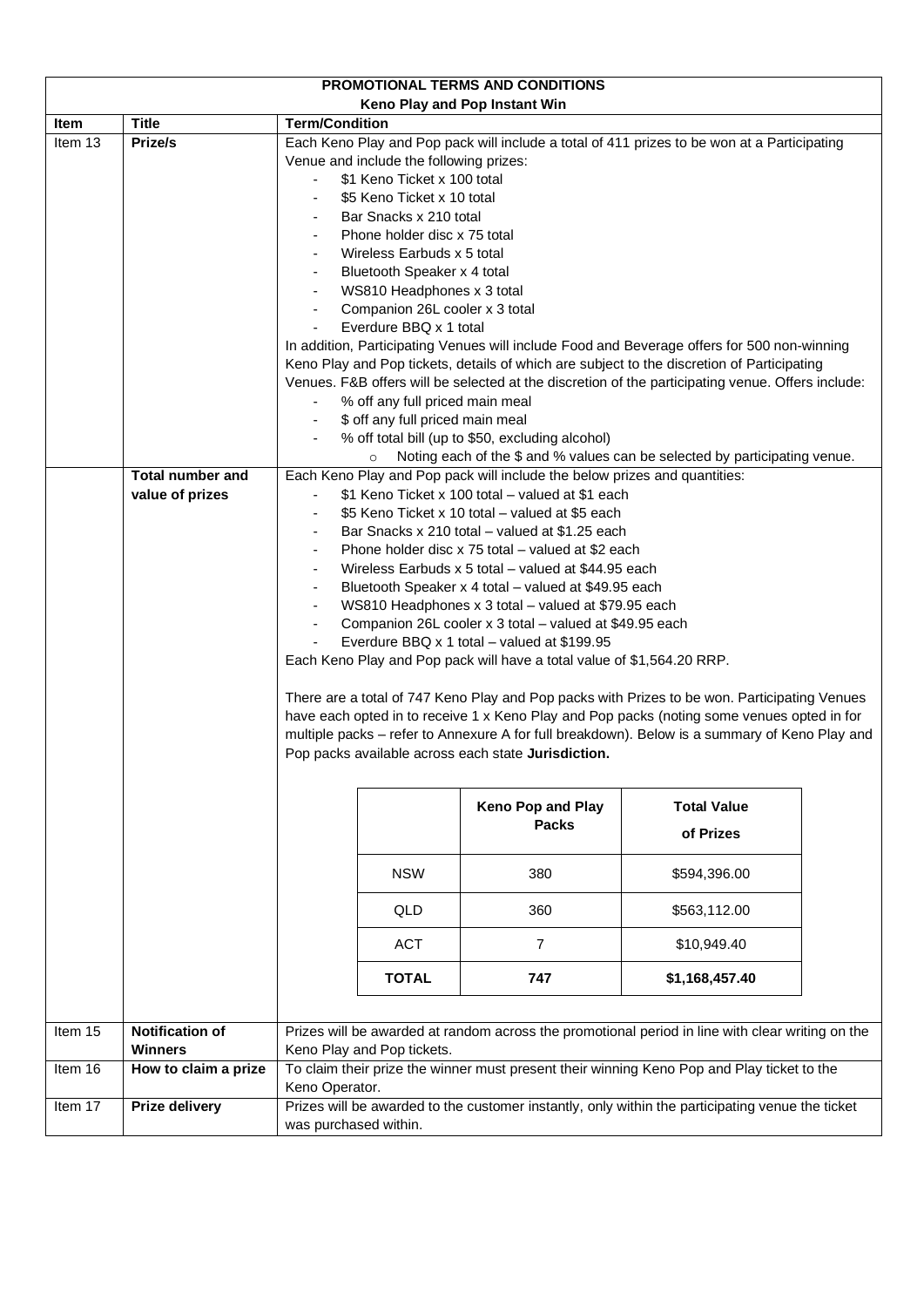<span id="page-2-1"></span><span id="page-2-0"></span>

| <b>PROMOTIONAL TERMS AND CONDITIONS</b> |                                                          |                                                                                                                                                                                                                                                                                                                                  |  |  |  |  |  |
|-----------------------------------------|----------------------------------------------------------|----------------------------------------------------------------------------------------------------------------------------------------------------------------------------------------------------------------------------------------------------------------------------------------------------------------------------------|--|--|--|--|--|
|                                         | Keno Play and Pop Instant Win                            |                                                                                                                                                                                                                                                                                                                                  |  |  |  |  |  |
| <b>Item</b>                             | <b>Title</b><br><b>Term/Condition</b>                    |                                                                                                                                                                                                                                                                                                                                  |  |  |  |  |  |
| Item 18                                 | <b>Prize specific</b><br>conditions                      | Prize is not redeemable for cash. In the event a prize is faulty or not available at the point of<br>redemption, the promoter will endeavour to replace prize, and where not possible a cash<br>alternative will be provided.                                                                                                    |  |  |  |  |  |
| Item 19                                 | <b>Unclaimed prize</b><br>draw details                   | Unclaimed Prize Draw: any Unclaimed Prize Draw will occur on or about three (3) weeks<br>(a)<br>after the relevant Draw.<br>Location: the relevant Participating Venue.<br>(b)<br>Winner of unclaimed prize will be notified by email or telephone within 3 business days<br>(c)<br>following the relevant Unclaimed Prize Draw. |  |  |  |  |  |
|                                         | <b>Promoter's Website</b><br>and contact phone<br>number | www.keno.com.au<br>PH: 03 9868 2494                                                                                                                                                                                                                                                                                              |  |  |  |  |  |
|                                         | Authorised under                                         | NSW Authority TP/00157<br>ACT TP 22/00387                                                                                                                                                                                                                                                                                        |  |  |  |  |  |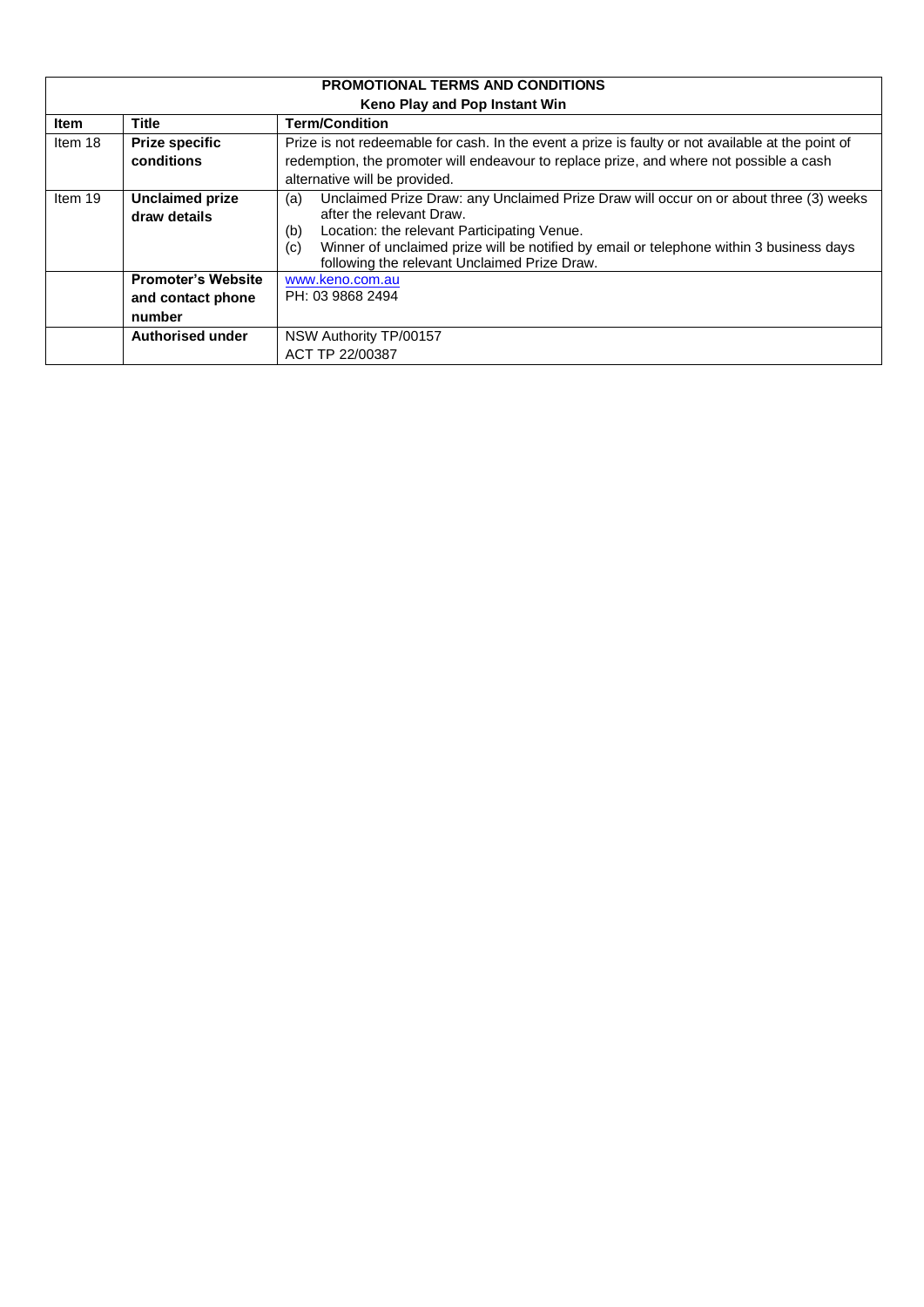## <span id="page-3-0"></span>**1. General**

- 1.1.These Promotional Terms and Conditions govern your participation in the Promotion and must be read together with:
	- a. the Promotional Terms and Conditions in the table above (**Schedule**); and
	- b. instructions and information on how to enter the Promotion.
- 1.2.Any capitalised term used in these Terms and Conditions have the same meaning given to it in the Schedule, unless otherwise defined. A reference to a numbered *Item* in these Terms and Conditions is a reference to the corresponding Item in the Schedule.
- 1.3.By entering, entrants accept the Terms and Conditions, including those incorporated by reference in [Item 2.](#page-0-0) To the extent of any inconsistency between the Schedule and the terms contained in paragraph[s 1](#page-3-0) to [11,](#page-5-0) the Schedule prevails.
- 1.4.If the Promoter reasonably conditions that a change to these terms if likely to:
	- a. benefit Eligible Entrants, or be of no material detriment to Eligible Entrants, then subject to obtaining approval from the regulator (if applicable), the Promoter may make the change without notice; or
	- b. be considered detrimental to Eligible Entrants, it will make the change and place a notification on the Promoter's Website.

#### **2. Eligibility restrictions**

- 2.1.Entry to the Promotion is free.
- 2.2.Entry to the Promotion is open to participants who meet the Eligibility Criteria set out i[n Item 8](#page-0-1) (**Eligible Entrant**).
- 2.3.The following persons are not eligible to enter the Promotion:
	- a. employees of the Promoter Group who are directly involved with the Promotion; and
	- agents of the Promoter and employees of those agents.
- <span id="page-3-2"></span>2.4.The Promoter may at its absolute discretion:
	- a. disqualify any Eligible Entrant who engages in offensive, illegal or objectionable conduct in respect of this Promotion;
	- b. disqualify any Eligible Entrant who tampers with the entry process, or who submits an entry that is not in accordance with these Terms and Conditions;
	- c. request a winner to provide proof of age, identity or proof of residency, or any other proof of eligibility.

## **3. Entries**

- 3.1.To enter, Eligible Entrants should follow the steps outlined in [Item 9.](#page-0-2) Entries must be received by the Promoter during the Promotion Period. Eligible Entrants may submit up to the Maximum Number of Entries. Multiple entries (where permitted) must be submitted separately.
- 3.2.All entries become property of the Promoter.
- 3.3.Entrants warrant they have all necessary rights to provide any relevant intellectual property to the Promoter and consent to any act or omission which would otherwise constitute an infringement of their intellectual property rights.
- 3.4.The Promoter accepts no responsibility for late, lost, incomplete, incorrectly submitted, delayed, illegible, corrupted or misdirected entries, claims or correspondence whether due to error, omission, alteration, tampering, deletion, theft, destruction, transmission interruption, communications failure or otherwise. The Promoter has no control over communications networks or services, the Internet, or computer or telephone networks or lines and accepts no responsibility for any problems associated with them, whether due to traffic congestion, technical malfunction or otherwise. The Promoter is not liable for any consequences of user error including (without limitation) costs incurred. Any form of automated entry using any device or software is invalid.
- 3.5.Any cost associated with accessing or submitting an entry is that entrant's responsibility.
- 3.6.The Promoter may, in its absolute discretion, prohibit an entrant's participation in this Promotion, cancel the Prize or otherwise cease to provide any benefit of the Prize to a winner if the entrant or winner, in the opinion of the Promoter, behaves in a manner which may diminish the good name or reputation of the Promoter or the Promoter Group, or the entry is contrary to law.

#### **4. How to win**

4.1.The Promoter will select one (1) or more Eligible Entrants as the winner or winners of the Promotion, depending on the number of prizes available to be won, using the process described i[n Item 11](#page-0-3) at the time, date and place outlined in [Item 12](#page-0-4) (**Winner/s**).

#### **5. Conduct of the Draw**

5.1.The Draw will be conducted in accordance with the process and specifications set out in [Item 12.](#page-0-4) If the date/s set out in [Item 12](#page-0-4) falls on a public holiday, the draw will take place on the next business day at the same time.

## **6. Prizes**

- 6.1[.Item 18](#page-2-0) contains details of conditions specific to the prize. The prize is subject to availability, must be taken as offered, cannot be transferred, or, in the case of a non-cash prize, cannot be exchanged for cash unless stipulated in in [Item](#page-1-0)  [13.](#page-1-0)
- 6.2.If the Prize/s is unavailable, the Promoter, in its absolute discretion, reserves the right to substitute the Prize/s with another to the equal or greater value and specification of the original Prize (subject to relevant state regulations).
- <span id="page-3-1"></span>6.3.The Winner must claim the Prize in accordance wit[h Item 16.](#page-1-1) Failure to do so will result in forfeiture of any right or entitlement of that winner to the relevant Prize.
- 6.4.If the Winner complies with paragraph [6.3](#page-3-1) and is not disqualified under paragraph [2.4,](#page-3-2) the prize will be delivered to the Winner in accordance with [Item 17.](#page-1-2)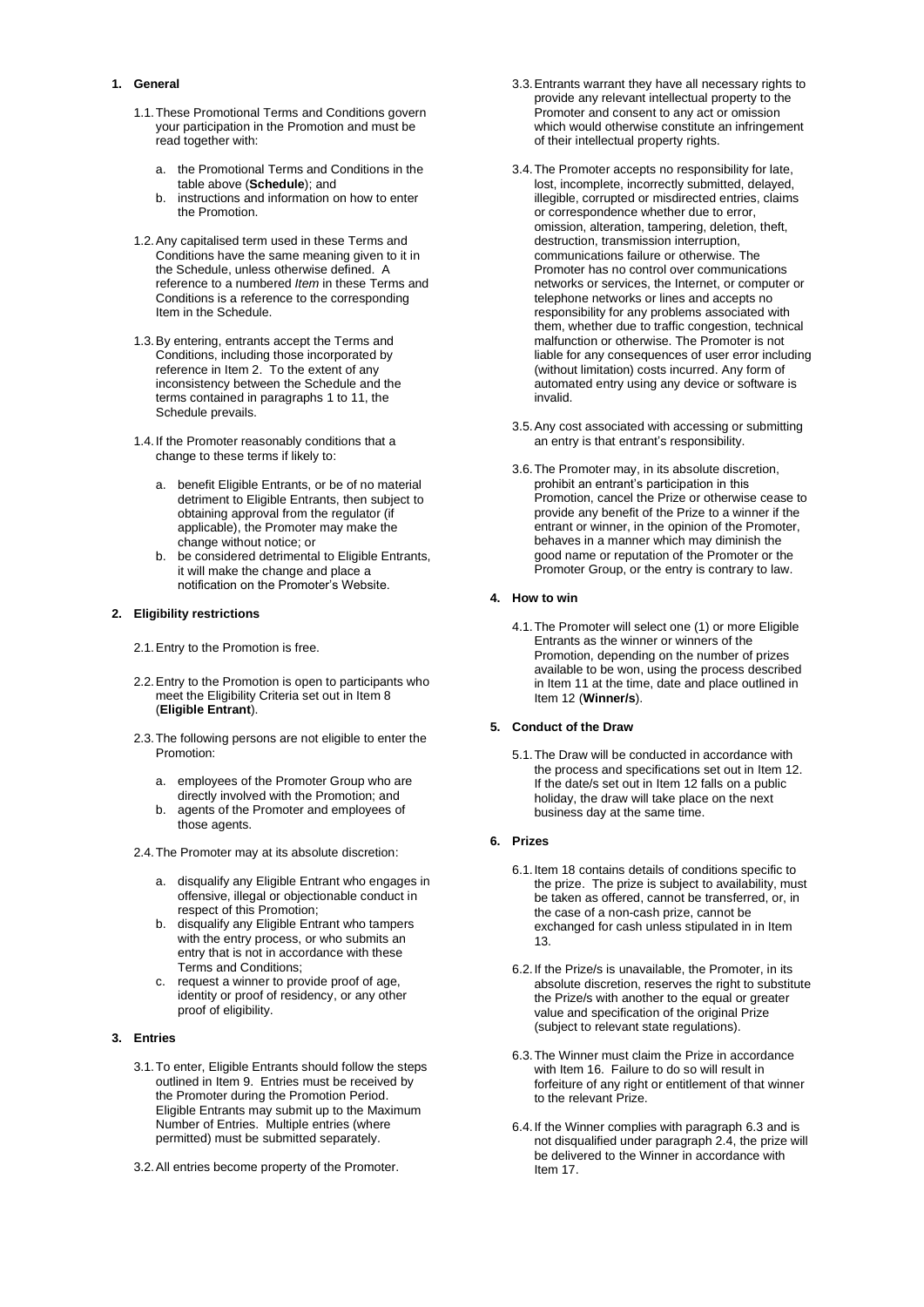- 6.5.The right to a prize is not transferable or assignable to another person.
- 6.6.The Promoter is not responsible for any lost, stolen or damaged Prizes. Subject to the consumer guarantees set out in Division 1 of Part 3-2 of the Australian Consumer Law (as defined in the *Competition and Consumer Act 2010* (Cth) (**Consumer Guarantees**), the Promoter does not warrant the merchantability, suitability and/or fitness for purpose of any goods and/or services awarded as a Prize (if any).
- 6.7.All Prize values are GST inclusive, in Australian dollars and are the recommended retail value as provided by the supplier and are correct at the time of publication. Promotional pictures may not represent the actual Prizes.
- 6.8.As a condition of accepting a Prize, the Winner may be required to sign any legal documentation as, and in the form, required by the Promoter or Prize suppliers, including but not limited to a legal release and indemnity form.

#### **7. Notification to Winner/s**

- 7.1.The Winner/s will be notified as stated in [Item 15](#page-1-3) using the contact details provided to the Promoter on entry. The Promoter may also announce or publish the initials and suburb of the Winner/s in any media, including the Promoter's Website.
- 7.2.If, for any reason whatsoever, the Winner does not claim the prize (including if the Promoter is not able to successfully contact the winner after making all reasonable attempts to do so) by the date specified i[n Item 16,](#page-1-1) then:
	- a. if [Item 19](#page-2-1) specifies that the prize will be treated as unclaimed prize money pursuant to relevant lottery regulation, the relevant law applies; or
	- b. if [Item 19](#page-2-1) specifies that an Unclaimed Prize Draw may be conducted, the prize will be deemed to have been forfeited by that winner.

## **8. Force Majeure**

- 8.1.In the event of war, terrorism, state of emergency, disaster or for any reason whatsoever beyond the reasonable control of the Promoter (including without limitation, by reason of infection by computer virus, bugs, tampering, fraud, technical failures and power failures (each a **Force Majeure**), the Promotion in not capable of being conducted as reasonably anticipated, the Promoter may (unless doing so would be prohibited by any law including the Consumer Guarantees) cancel, terminate, modify/delay any aspect of or suspend the Promotion subject to any written direction from any relevant regulatory authority.
- 8.2.If the Promoter is prevented from or delayed in performing an obligation by Force Majeure then the obligation is suspended during the period the Force Majeure continues and any further period that is reasonable in the circumstances.

# **9. Liability**

9.1.While the Promoter will use all reasonable endeavours to arrange the delivery of the Prize in accordance wit[h Item 17,](#page-1-2) by entering into this Promotion, each Winner acknowledges that circumstances beyond the reasonable control of

the Promoter may prevent the delivery of the Prize by that date, or at all, which include the failure by the Winner to notify the Promoter of any change of delivery address of the Prize (if applicable). In such circumstances, and where the Promoter forms a reasonable belief that any delay or loss of the Prize has not been caused or contributed to by that Winner's negligence, fraud or misconduct, the Promoter may re-deliver the Prize to that Winner.

- 9.2.Except for any implied condition or warranty (including any applicable Consumer Guarantee) the exclusion of which from these Terms and Conditions would contravene any statute or cause any part of these Terms and Conditions to be void (Non Excludable Condition), the Promoter excludes from these Terms and Conditions all conditions, warranties and terms, implied by statute, general law or custom. Except for any liability in relation to a Non Excludable Condition, the Promoter (including its officers, employees, contractors and agents) excludes all liability whether arising in tort (including, without limitation, negligence), contract or otherwise for any personal injury or any other loss, damage, cost, expense, damage or claim suffered, sustained or incurred (including without limitation loss of opportunity or loss of profits) whether direct, indirect, special or consequential, arising either directly or indirectly out of or in connection with the Promotion or a Prize.
- 9.3.Nothing in these Terms and Conditions affect, nor is intended to affect, any rights that an Eligible Entrant or Winner might have that are not able to be excluded under applicable Australian consumer protection laws.

#### **10. Privacy**

- 10.1. The Promoter will collect, use and disclose an Eligible Entrant's personal information (as defined under the *Privacy Act 1988 (Cth)*) (**Personal Information**) in accordance with it[s Privacy Policy](https://mytabcorp-my.sharepoint.com/personal/julia_thompson_tabcorp_com_au/Documents/Desktop/Promotions%20and%20Offers/tabcorp.com.au/privacy) and the Australian Privacy Principles in order to administer and conduct the Promotion, carry out any activities connected with or related to the Promotion and provide any related or ancillary goods/services.
- 10.2. By entering the Promotion, the Eligible Entrant consents to:
	- a. the Promoter collecting and using the Eligible Entrant's Personal Information in relation to the purposes referred to above;
	- b. where considered necessary by the Promoter, the Promoter disclosing the Eligible Entrant's Personal Information to third parties including, but not limited to, the Promoter's agents, affiliates and related bodies corporate, Prize suppliers or regulatory authorities and for any purpose to which the Eligible Entrant has previously consented including but not limited to future promotional, marketing and publicity purposes;
	- c. the Promoter using (or permitting authorised third parties to use) the Eligible Entrant's name, likeness, image and/or voice (including photograph, film and/or recording of the same) and/or the Prize won by the Winner in the Promotion in any media, including but not limited to social media, for an unlimited period of time without remuneration for the purpose of promoting this Promotion (including any outcome), the Promoter and or products/services supplied by the Promoter or for any of the Participating Venue's future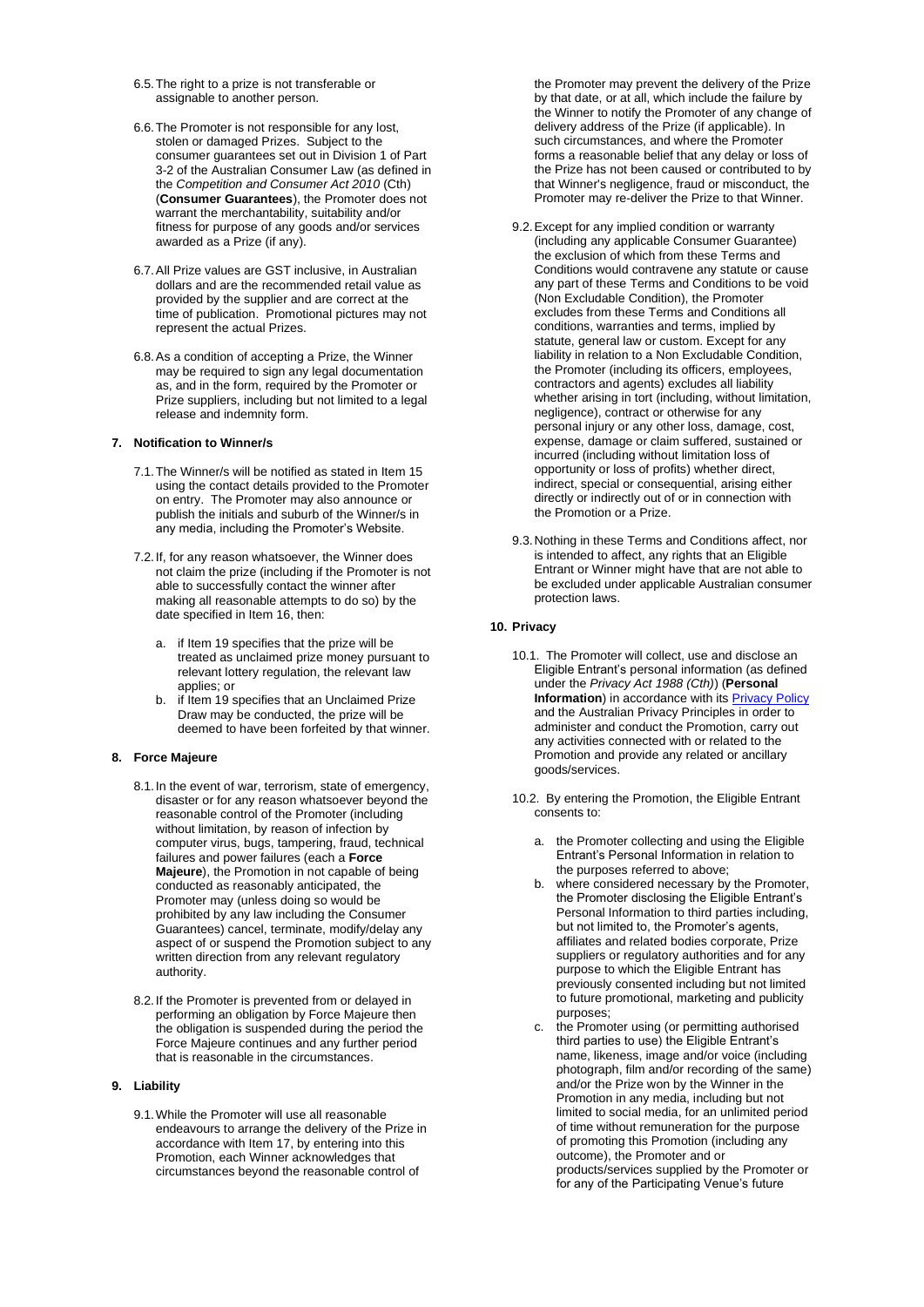promotional, marketing and publicity activities. Eligible Entrants may opt out of receiving any future promotional, marketing and publicity activities at any time by contacting the Promoter; and

- d. the Promoter, its agents, affiliates, related bodies corporate, other companies associated with this Promotion and business partners to send the Eligible Entrant future electronic messages including but not limited to, SMS, MMS, and email regarding any promotional, marketing and publicity activities. Eligible Entrants may opt out of receiving any future electronic messages regarding any promotional, marketing and publicity activities at any time by contacting the Promoter at the details in [Item 5.](#page-0-5)
- 10.3. Eligible Entrants should direct any request to access, update or correct their Personal Information to the Promoter.

## <span id="page-5-0"></span>**11. Other**

- 11.1. The Terms and Conditions are governed by and must be construed in accordance with the laws in force in the jurisdiction specified i[n Item 4.](#page-0-6) If more than one state or territory is listed a[t Item 4,](#page-0-6) the relevant law is that of the state or territory the Eligible Entrant entered the Promotion in. The Promoter and each Eligible Entrant submits to the exclusive jurisdiction of the courts of that jurisdiction and the Commonwealth of Australia in respect of all matters arising out of or relating to these Terms and Conditions.
- 11.2. Unless otherwise specified, all references to time in these terms are a reference to Australian Eastern Standard Time (AEST).
- 11.3. Unless the contrary intention appears, a reference in these terms, the Schedule or in any advertisement relating to the Promotion, to Australian dollars, dollars, AUD\$, or \$ is a reference to the lawful currency of Australia.
- 11.4. Decisions of the Promoter are final. No correspondence will be entered into. To the extent that a situation or issue arises for which the Terms and Conditions make no provision or in relation to which the relevant Terms and Conditions are unclear, the Promoter reserves the right to make a decision regarding such situation or issue in its sole and absolute discretion and, subject to any regulator direction to the contrary, such decision will be final and binding.
- 11.5. Any taxes which may be payable as a consequence of the Winner receiving a Prize are the sole responsibility of that winner. The Promoter accepts no responsibility for any tax implications that may arise from the Promotion or Prize and encourages the Winner to seek independent financial and tax advice.
- 11.6. Where the Promotion is communicated on Facebook or Instagram, entrants in the Promotion acknowledge it is in no way sponsored, endorsed or administered by or associated with Facebook or Instagram and entrants release Facebook and/or Instagram and associated companies from all liability arising from the Promotion.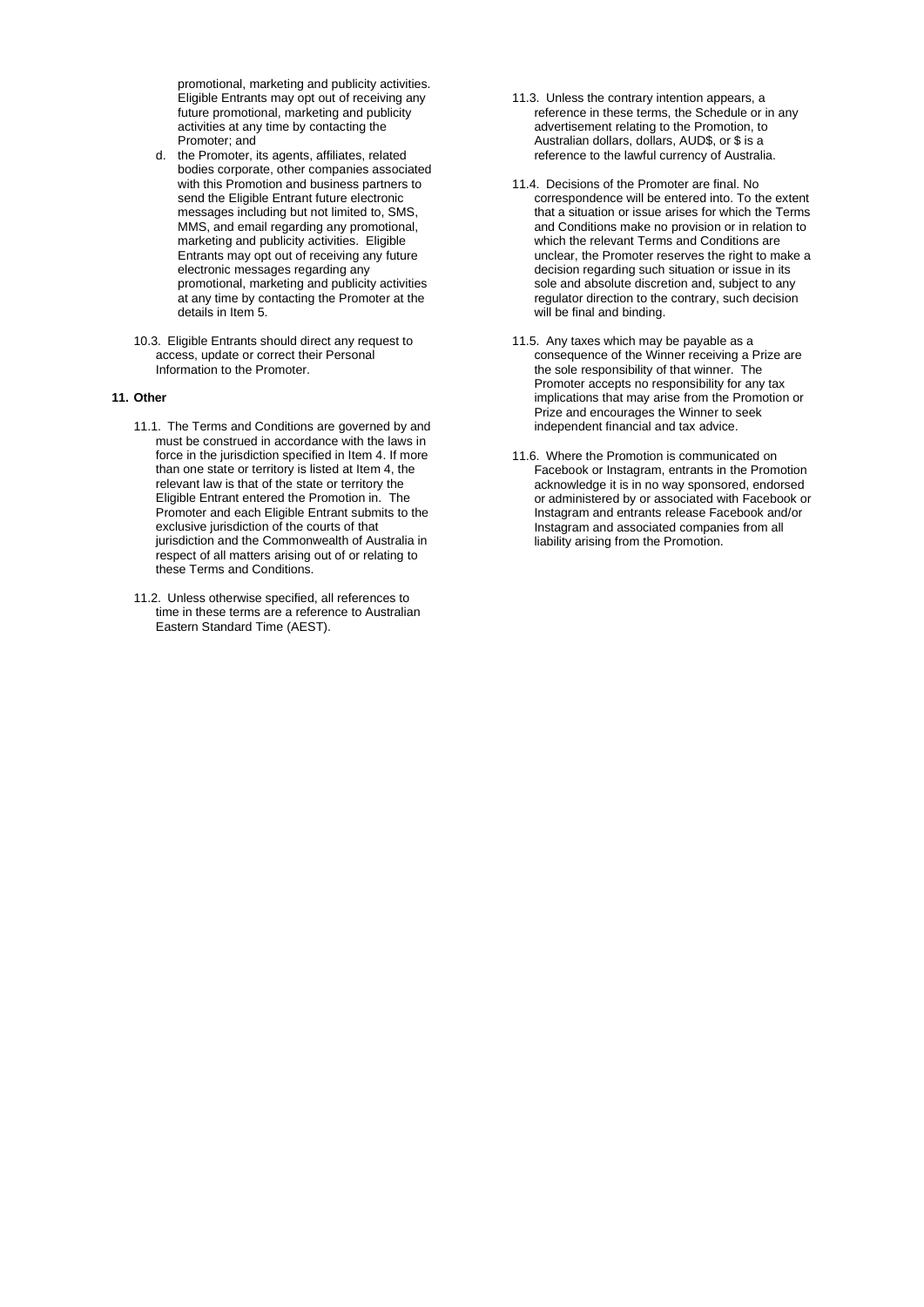# **Annexure A**

Keno Pop and Play Participating Venues:

| <b>Venue Name</b>                           | <b>Address</b>                        | <b>Suburb</b>              | <b>Postcode</b> | <b>State</b> | Promotional<br>Kits |
|---------------------------------------------|---------------------------------------|----------------------------|-----------------|--------------|---------------------|
| Seagulls Club, Tweed Heads West             | Gollan Drive                          | <b>Tweed Heads</b><br>West | 2485            | <b>NSW</b>   | $\mathbf{1}$        |
| Panthers World of Entertainment,<br>Penrith | 123 Mulgoa Road                       | Penrith                    | 2750            | <b>NSW</b>   | 2                   |
| <b>Twin Towns Services Club</b>             | 2 WHARF STREET                        | <b>Tweed Heads</b>         | 2485            | <b>NSW</b>   | 2                   |
| South Sydney Juniors Club, Kingsford        | 558a Anzac Parade                     | Kingsford                  | 2032            | <b>NSW</b>   | 2                   |
| Mounties, Mount Pritchard                   | 101 Meadows Road                      | Mount Pritchard            | 2170            | <b>NSW</b>   | 2                   |
| Central Coast Leagues Club, Gosford         | Dane Drive                            | Gosford                    | 2250            | <b>NSW</b>   | $\mathbf{1}$        |
| Harbord Diggers Mounties Group              | 80 Evans Street                       | Freshwater                 | 2096            | <b>NSW</b>   | $\mathbf{1}$        |
| Parramatta Leagues Club                     | 13-15 O'connell Street                | Parramatta                 | 2150            | <b>NSW</b>   | $\mathbf{1}$        |
| Bankstown District Sports Club              | 8 Greenfield Parade                   | <b>Bankstown</b>           | 2200            | <b>NSW</b>   | 2                   |
| Wentworthville Leagues Club                 | 50 Smith Street                       | Wentworthville             | 2145            | <b>NSW</b>   | $\mathbf{1}$        |
| Revesby Workers Club                        | 2b Brett Street                       | Revesby                    | 2212            | <b>NSW</b>   | 1                   |
| Commercial Club, Albury                     | 618 Dean Street                       | Albury                     | 2640            | <b>NSW</b>   | $\mathbf{1}$        |
| Club Marconi, Bossley Park                  | 121 Prairie Vale Road                 | <b>Bossley Park</b>        | 2176            | <b>NSW</b>   | $\mathbf{1}$        |
| Cabra-Vale Diggers Club, Canley<br>Vale     | 1 Bartley Street                      | Canley Vale                | 2166            | <b>NSW</b>   | $\mathbf{1}$        |
| Ryde Eastwood Leagues Club                  | 117 Ryedale Road                      | West Ryde                  | 2114            | <b>NSW</b>   | $\mathbf{1}$        |
| Rich River Golf Club, Moama                 | 24 Lane                               | Moama                      | 2731            | <b>NSW</b>   | $\mathbf{1}$        |
| Mingara Recreation Club, Tumbi<br>Umbi      | Mingara Drive                         | Tumbi Umbi                 | 2261            | <b>NSW</b>   | $\mathbf{1}$        |
| Club Condell Park, Bankstown                | 178 Eldridge Road                     | <b>Bankstown</b>           | 2200            | <b>NSW</b>   | $\mathbf{1}$        |
| <b>Wests Cardiff</b>                        | Cnr Munibung & Pendlebury Roads       | Cardiff                    | 2285            | <b>NSW</b>   | $\mathbf{1}$        |
| Port Macquarie Panthers                     | 1 Bay Street                          | Port Macquarie             | 2444            | <b>NSW</b>   | 2                   |
| Moama Bowling Club                          | 6 Shaw Street                         | Moama                      | 2731            | <b>NSW</b>   | 1                   |
| Wests City, Newcastle West                  | <b>Cnr King And Union Streets</b>     | Newcastle West             | 2302            | <b>NSW</b>   | $\mathbf{1}$        |
| Ingleburn RSL Club                          | 70 Chester Road                       | Ingleburn                  | 2565            | <b>NSW</b>   | $\mathbf{1}$        |
| Club Banora                                 | Leisure Drive                         | <b>Banora Point</b>        | 2486            | <b>NSW</b>   | 2                   |
| C.ex Coffs Club, Coffs Harbour              | 1 Vernon Street                       | <b>Coffs Harbour</b>       | 2450            | <b>NSW</b>   | $\mathbf{1}$        |
| Campbelltown RSL Club                       | Carberry Lane                         | Campbelltown               | 2560            | <b>NSW</b>   | $\mathbf{1}$        |
| Diggers at The Entrance, Long Jetty         | 6 Gallipoli Street                    | Long Jetty                 | 2261            | <b>NSW</b>   | $\mathbf{1}$        |
| <b>Bankstown RSL Club</b>                   | 1 Meredith Street                     | Bankstown                  | 2200            | <b>NSW</b>   | 1                   |
| <b>Ballina RSL Club</b>                     | cnr 1 Grant Street & 246 River Street | <b>Ballina</b>             | 2478            | <b>NSW</b>   | 1                   |
| <b>Ballina RSL Club</b>                     | cnr 1 Grant Street & 246 River Street | Ballina                    | 2478            | <b>NSW</b>   | 2                   |
| Barooga Sports Club                         | 10 Burkinshaw Street                  | Barooga                    | 3644            | <b>NSW</b>   | 1                   |
| Western Suburbs (N'cle) Leagues<br>Club     | 88 Hobart Road                        | New Lambton                | 2305            | <b>NSW</b>   | $\mathbf{1}$        |
| Wests Illawarra Leagues Club,<br>Unanderra  | 1 Hargreaves Street                   | Unanderra                  | 2526            | <b>NSW</b>   | $\mathbf{1}$        |
| Barham & District Services Club             | 8 Niemur Street                       | Barham                     | 2732            | <b>NSW</b>   | 1                   |
| South Tweed Sports Club                     | 4 Minjungbal Drive                    | South Tweed<br>Heads       | 2486            | <b>NSW</b>   | $\mathbf{1}$        |
| Queanbeyan Leagues Club Limited             | 164 MONARO ST                         | Queanbeyan                 | 2620            | <b>NSW</b>   | $\mathbf{1}$        |
| <b>Toukley RSL Club</b>                     | 35-47 Holmes Avenue                   | Toukley                    | 2263            | <b>NSW</b>   | $\mathbf{1}$        |
| Dubbo RSL Memorial Club                     | 178 Brisbane Street                   | Dubbo                      | 2830            | <b>NSW</b>   | $\overline{2}$      |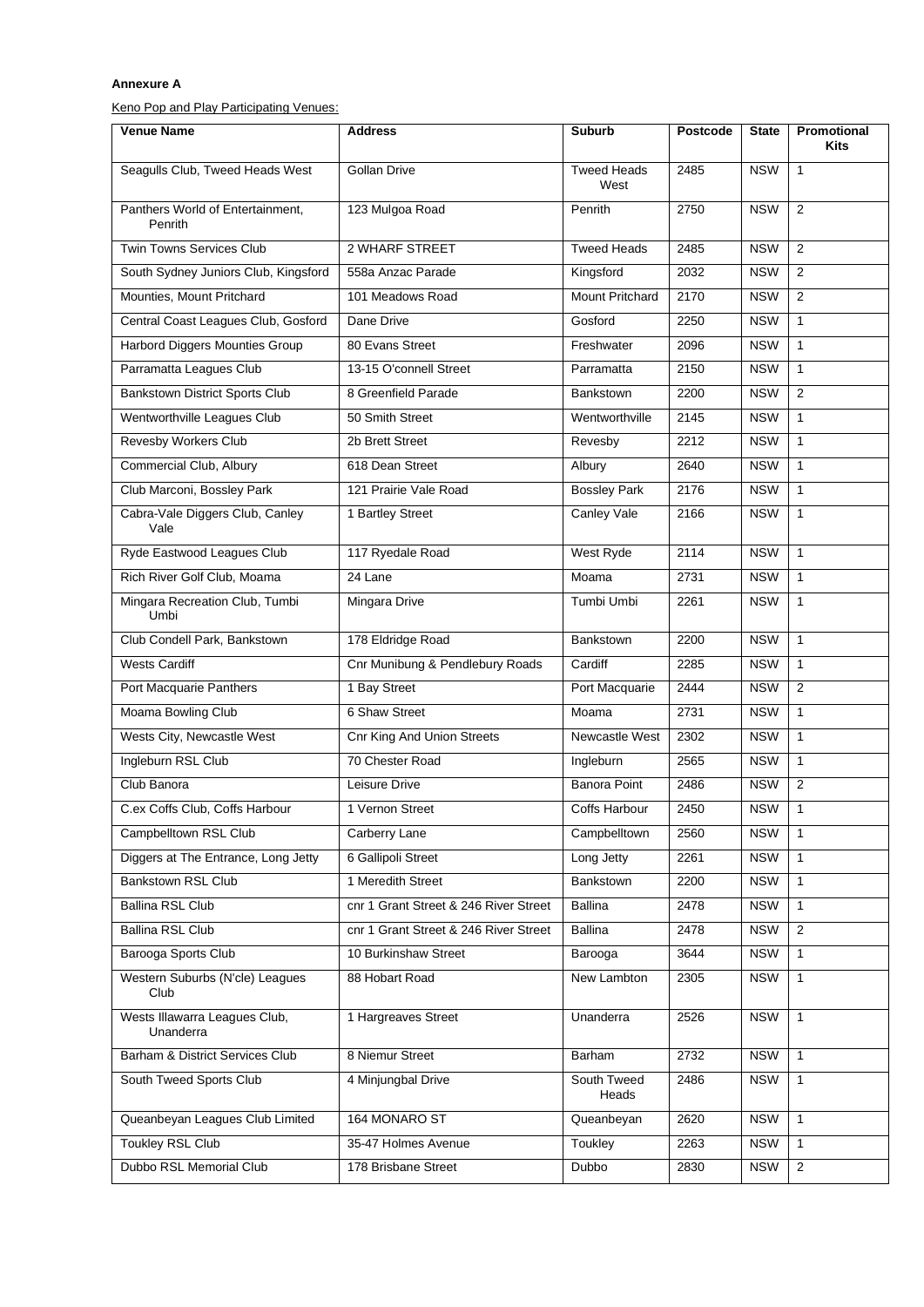| Collegians Leagues Club,<br>Wollongong            | 3a Charlotte Street                       | Wollongong           | 2500 | <b>NSW</b> | $\mathbf{1}$   |
|---------------------------------------------------|-------------------------------------------|----------------------|------|------------|----------------|
| Orange Ex-Services Club                           | 231-241 Anson Street                      | Orange               | 2800 | <b>NSW</b> | $\mathbf{1}$   |
| City Tattersalls Club, Sydney                     | 194-204 Pitt Street                       | Sydney               | 2000 | <b>NSW</b> | $\mathbf{1}$   |
| Belmont 16FT Sailing Club                         | The Parade                                | <b>Belmont</b>       | 2280 | <b>NSW</b> | $\mathbf{1}$   |
| Merimbula RSL Club                                | 52-54 Main Street                         | Merimbula            | 2548 | <b>NSW</b> | $\mathbf{1}$   |
| <b>Batemans Bay Soldiers Club</b>                 | 2 Beach Road                              | <b>Batemans Bay</b>  | 2536 | <b>NSW</b> | $\mathbf{1}$   |
| Arncliffe Scots Club                              | 29 Burrows Street                         | Arncliffe            | 2205 | <b>NSW</b> | $\mathbf{1}$   |
| Kirribilli Ex-Services Club                       | 11-23 Harbourview Crescent                | <b>Milsons Point</b> | 2061 | <b>NSW</b> | $\mathbf{1}$   |
| St Marys Rugby League Club                        | CNR FORRESTER RD AND<br><b>BORONIA RD</b> | St Marys             | 2760 | <b>NSW</b> | $\overline{2}$ |
| Wests Nelson Bay, Nelson Bay                      | 82-90 Shoal Bay Road                      | Nelson Bay           | 2315 | <b>NSW</b> | $\mathbf{1}$   |
| Doyalson Wyee RSL Club                            | Pacific Highway                           | Doyalson             | 2262 | <b>NSW</b> | $\mathbf{1}$   |
| Juniors at the Junction, Maroubra<br>Junction     | 946 Anzac Parade                          | Maroubra<br>Junction | 2035 | <b>NSW</b> | $\mathbf{1}$   |
| Panania-East Hills RSL Club                       | 28 Child Street                           | Panania              | 2213 | <b>NSW</b> | $\mathbf{1}$   |
| Wallsend RSL & Community Club                     | 5 Tyrrell Street                          | Wallsend             | 2287 | <b>NSW</b> | $\mathbf{1}$   |
| Wests Mayfield                                    | 32 Industrial Drive                       | Mayfield             | 2304 | <b>NSW</b> | $\mathbf{1}$   |
| Mittagong RSL Club                                | Hume Highway (cnr Bessemer St)            | Mittagong            | 2575 | <b>NSW</b> | $\mathbf{1}$   |
| <b>Goulburn Soldiers Club</b>                     | 15 Market Street                          | Goulburn             | 2580 | <b>NSW</b> | $\mathbf{1}$   |
| Dooleys Lidcombe Catholic Club                    | 24 John Street                            | Lidcombe             | 2141 | <b>NSW</b> | $\mathbf{1}$   |
| Taree RSL & Golf Club                             | 121 Wingham Road                          | Taree                | 2430 | <b>NSW</b> | $\mathbf{1}$   |
| Wagga RSL Club                                    | Dobbs Street                              | Wagga Wagga          | 2650 | <b>NSW</b> | $\mathbf{1}$   |
| <b>Barrier Social Democratic Club</b>             | 218 Argent Street                         | <b>Broken Hill</b>   | 2880 | <b>NSW</b> | $\mathbf{1}$   |
| Wallarah Bay Recreation Club,<br>Gorokan          | 40 Wallarah Road                          | Gorokan              | 2263 | <b>NSW</b> | $\mathbf{1}$   |
| Balgowlah RSL Memorial Club,<br>Seaforth          | 547 Sydney Road                           | Seaforth             | 2092 | <b>NSW</b> | $\mathbf{1}$   |
| Murwillumbah Services Memorial<br>Club            | <b>Commercial Road</b>                    | Murwillumbah         | 2484 | <b>NSW</b> | $\mathbf{1}$   |
| <b>Burwood RSL Club</b>                           | 96 Shaftesbury Road                       | <b>Burwood</b>       | 2134 | <b>NSW</b> | $\mathbf{1}$   |
| Bathurst RSL Club                                 | 114 Rankin Street                         | Bathurst             | 2795 | <b>NSW</b> | $\mathbf{1}$   |
| Magpies Waitara, Waitara                          | 11-37 Alexandria Parade                   | Waitara              | 2077 | <b>NSW</b> | 1              |
| Moree Services Club                               | <b>Albert Street</b>                      | Moree                | 2400 | <b>NSW</b> | 3              |
| Kingscliff Beach Club                             | 131 Marine Parade                         | Kingscliff           | 2487 | <b>NSW</b> | 2              |
| The Illawarra Master Builders Club,<br>Wollongong | 61 Church Street                          | Wollongong           | 2500 | <b>NSW</b> | $\overline{2}$ |
| Halekulani Bowling Club, Budgewoi                 | 50 Natuna Avenue                          | Budgewoi             | 2262 | <b>NSW</b> | 2              |
| Bexley RSL & Community Club                       | 24 Stoney Creek Road                      | Bexley               | 2207 | <b>NSW</b> | $\mathbf{1}$   |
| <b>Bathurst Panthers Bowling Club</b>             | 132 Piper Street                          | <b>Bathurst</b>      | 2795 | <b>NSW</b> | $\overline{2}$ |
| Ashfield RSL Club                                 | 374 Liverpool Road                        | Ashfield             | 2131 | <b>NSW</b> | $\mathbf{1}$   |
| West Tamworth Leagues Club                        | 58 Phillip Street                         | <b>Tamworth West</b> | 2340 | <b>NSW</b> | $\mathbf{1}$   |
| Riverstone Schofields RSL Club                    | 23 Market Street                          | Riverstone           | 2765 | <b>NSW</b> | 2              |
| Juniors Malabar                                   | <b>Ireton Street</b>                      | Malabar              | 2036 | <b>NSW</b> | $\mathbf{1}$   |
| Ashfield Catholic and Community<br>Club           | 1-11 Charlotte Street                     | Ashfield             | 2131 | <b>NSW</b> | 1              |
| <b>Bomaderry Bowling Club</b>                     | 154 Meroo Road                            | Bomaderry            | 2541 | <b>NSW</b> | $\mathbf{1}$   |
| Young Services & Citizens Club                    | <b>Cloete Street</b>                      | Young                | 2594 | <b>NSW</b> | $\mathbf{1}$   |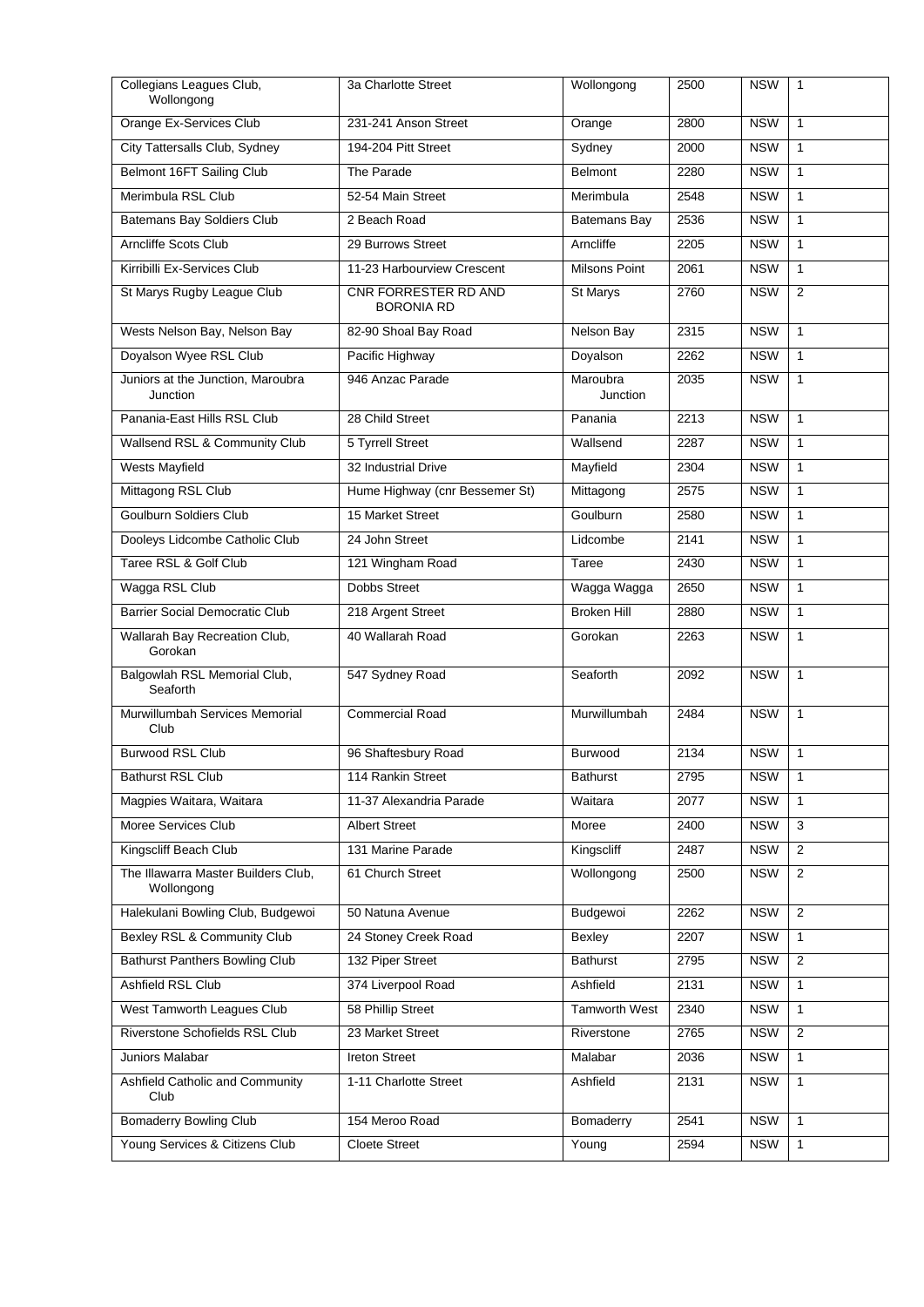| Brighton Le Sands RSL Club                                  | 351 Bay Street                              | <b>Brighton Le</b><br>Sands | 2216 | <b>NSW</b> | $\mathbf{1}$ |
|-------------------------------------------------------------|---------------------------------------------|-----------------------------|------|------------|--------------|
| <b>Goulburn Workers Club</b>                                | 236-238 Auburn Street & Mckell<br>Place     | <b>Goulburn</b>             | 2580 | <b>NSW</b> | $\mathbf{1}$ |
| Cabarita Beach Sports Club,<br>Bogangar                     | Cabarita Road                               | Bogangar                    | 2488 | <b>NSW</b> | $\mathbf{1}$ |
| St George Masonic Club, Mortdale                            | 86 Roberts Avenue                           | Mortdale                    | 2223 | <b>NSW</b> | $\mathbf{1}$ |
| <b>Tamworth Services Club</b>                               | 199 Marius Street                           | Tamworth                    | 2340 | <b>NSW</b> | $\mathbf{1}$ |
| Cabramatta Bowling Club                                     | <b>Fairview Road</b>                        | Cabramatta                  | 2166 | <b>NSW</b> | $\mathbf{1}$ |
| <b>Inverell RSM Club</b>                                    | 66-76 Evans Street                          | Inverell                    | 2360 | <b>NSW</b> | $\mathbf{1}$ |
| Adamstown Rosebud Sport &<br><b>Recreation Club</b>         | Cnr Glebe Rd & Belmore St                   | Adamstown                   | 2289 | <b>NSW</b> | $\mathbf{1}$ |
| Euston Bowling & Recreation Club                            | 28 Nixon Street                             | Euston                      | 2737 | <b>NSW</b> | $\mathbf{1}$ |
| Rose Bay RSL Club                                           | CNR NEW STH HEAD RD &<br><b>VICKERY AVE</b> | Rose Bay                    | 2029 | <b>NSW</b> | $\mathbf{1}$ |
| Club Macquarie, Argenton                                    | 458 Lake Road                               | Argenton                    | 2284 | <b>NSW</b> | $\mathbf{1}$ |
| Maitland City Bowls Sports &<br>Recreation Club, Rutherford | <b>Arthur Street</b>                        | Rutherford                  | 2320 | <b>NSW</b> | $\mathbf{1}$ |
| <b>Singleton Returned Servicemens</b><br>Club               | 49 Castlereagh Street                       | Singleton                   | 2330 | <b>NSW</b> | $\mathbf{1}$ |
| <b>Lightning Ridge Bowling Club</b>                         | <b>Agate Street</b>                         | <b>Lightning Ridge</b>      | 2834 | <b>NSW</b> | $\mathbf{1}$ |
| Wellington Soldiers Memorial Club                           | 75 Arthur Street                            | Wellington                  | 2820 | <b>NSW</b> | $\mathbf{1}$ |
| Mullumbimby Ex-Services Club                                | <b>Dalley Street</b>                        | Mullumbimby                 | 2482 | <b>NSW</b> | $\mathbf{1}$ |
| Mullumbimby Ex-Services Club                                | <b>Dalley Street</b>                        | Mullumbimby                 | 2482 | <b>NSW</b> | $\mathbf{1}$ |
| Auburn Soccer Sports Club                                   | 12-14 Northumberland Road                   | Auburn                      | 2144 | <b>NSW</b> | $\mathbf{1}$ |
| Finley Returned Soldiers Club                               | 63-65 Tocumwal Street                       | Finley                      | 2713 | <b>NSW</b> | $\mathbf{1}$ |
| Shoalhaven Heads Bowling &<br><b>Recreation Club</b>        | 76 Shoalhaven Heads Road                    | Shoalhaven<br>Heads         | 2535 | <b>NSW</b> | $\mathbf{1}$ |
| Glen Innes & District Services Club                         | 120 Grey Street                             | Glen Innes                  | 2370 | <b>NSW</b> | $\mathbf{1}$ |
| Combined Services RSL Club Co-Op                            | 5-7 Barrack Street                          | Sydney                      | 2000 | <b>NSW</b> | $\mathbf{1}$ |
| Wyong RSL Club                                              | Anzac Avenue                                | Wyong                       | 2259 | <b>NSW</b> | $\mathbf{1}$ |
| <b>Cowra Services Club</b>                                  | 101 Brisbane Street                         | Cowra                       | 2794 | <b>NSW</b> | 1            |
| Swansea RSL Sub-Branch Club                                 | 12 Chalmers Street                          | Swansea                     | 2281 | <b>NSW</b> | $\mathbf{1}$ |
| <b>Ettalong Memorial Bowling Club</b>                       | 103 Springwood Street                       | Ettalong                    | 2257 | <b>NSW</b> | $\mathbf{1}$ |
| Bermagui Country Club                                       | <b>Tuross Street</b>                        | Bermagui<br>South           | 2546 | <b>NSW</b> | $\mathbf{1}$ |
| Riverina Australian Football Club,<br>Wagga Wagga           | Cnr Fernleigh & Glenfield Rds               | Wagga Wagga                 | 2650 | <b>NSW</b> | $\mathbf{1}$ |
| Avalon Beach RSL Club                                       | 1 Bowling Green Lane                        | Avalon Beach                | 2107 | <b>NSW</b> | $\mathbf{1}$ |
| Yass Soldiers Club                                          | 86 Meehan Street                            | Yass                        | 2582 | <b>NSW</b> | 1            |
| Gladesville Bowling & Sports Club                           | 181a Ryde Road                              | Gladesville                 | 2111 | <b>NSW</b> | $\mathbf{1}$ |
| Canton Beach Sports Club, Toukley                           | 11 Hibbard Street                           | Toukley                     | 2263 | <b>NSW</b> | $\mathbf{1}$ |
| Illawarra Leagues Club, Wollongong                          | 97-99 Church Street                         | Wollongong                  | 2500 | <b>NSW</b> | $\mathbf{1}$ |
| Windale Gateshead Bowling Club                              | 2a Lake Street                              | Windale                     | 2306 | <b>NSW</b> | $\mathbf{1}$ |
| Yamba Bowling Club                                          | 44 Wooli Street                             | Yamba                       | 2464 | <b>NSW</b> | 1            |
| Vikings Sports Club, Dundas Valley                          | 35 Quarry Road                              | Dundas Valley               | 2117 | <b>NSW</b> | $\mathbf{1}$ |
| Narooma Bowling & Recreation Club                           | 88 Princes Highway                          | Narooma                     | 2546 | <b>NSW</b> | 1            |
| Wests' Diggers Club, Tamworth                               | 4 Kable Avenue                              | Tamworth                    | 2340 | <b>NSW</b> | $\mathbf{1}$ |
| Warilla Sports Club, Barrack Heights                        | 54 Mcgregor Avenue                          | <b>Barrack Heights</b>      | 2528 | <b>NSW</b> | $\mathbf{1}$ |
| C.ex Woolgoolga Club                                        | 18 Boundary Street                          | Woolgoolga                  | 2456 | <b>NSW</b> | $\mathbf{1}$ |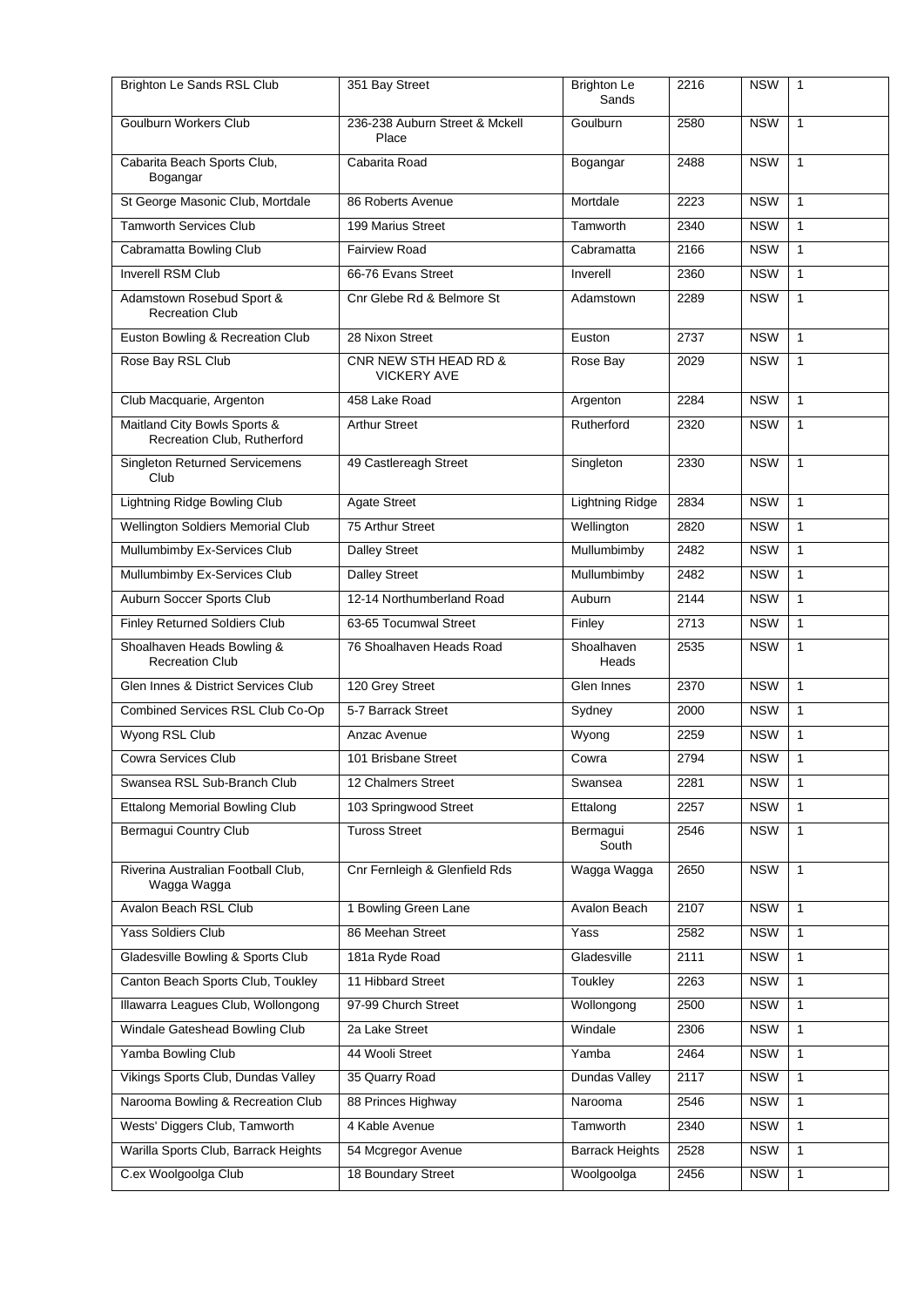| <b>Breakers Country Club, Terrigal</b>            | 64 Dover Road               | Terrigal              | 2260 | <b>NSW</b> | 2            |
|---------------------------------------------------|-----------------------------|-----------------------|------|------------|--------------|
| Ingleburn Bowling & Recreation Club               | 8 Memorial Avenue           | Ingleburn             | 2564 | <b>NSW</b> | $\mathbf{1}$ |
| Muswellbrook RSL Club                             | 113 Bridge Street           | Muswellbrook          | 2333 | <b>NSW</b> | $\mathbf{1}$ |
| Woodburn Evans Head RSL Club                      | 11-13 Mcdonald Place        | Evans Head            | 2473 | <b>NSW</b> | $\mathbf{1}$ |
| <b>Culburra Bowling &amp; Recreation Club</b>     | <b>Prince Edward Avenue</b> | Culburra              | 2540 | <b>NSW</b> | $\mathbf{1}$ |
| Moss Vale Services Club                           | Cnr Argyle & Yarrawa Sts    | Moss Vale             | 2577 | <b>NSW</b> | $\mathbf{1}$ |
| Singleton Bowling Club                            | 50 Pitt Street              | Singleton             | 2330 | <b>NSW</b> | $\mathbf{1}$ |
| <b>Charlestown Bowling Club</b>                   | 5 Lincoln Street            | Charlestown           | 2290 | <b>NSW</b> | $\mathbf{1}$ |
| Macksville District Ex-Servicemens<br>Club        | 16 Cooper Street            | Macksville            | 2447 | <b>NSW</b> | $\mathbf{1}$ |
| <b>Wingham District Memorial Services</b><br>Club | 28 Bent Street              | Wingham               | 2429 | <b>NSW</b> | $\mathbf{1}$ |
| Parkes Services & Citizens Club                   | 9-17 Short Street           | Parkes                | 2870 | <b>NSW</b> | $\mathbf{1}$ |
| <b>Iluka Bowling Club</b>                         | <b>Spencer Street</b>       | <b>Iluka</b>          | 2466 | <b>NSW</b> | $\mathbf{1}$ |
| Dooleys Regents Park Sports Club                  | 25 Terrene Street           | <b>Regents Park</b>   | 2143 | <b>NSW</b> | $\mathbf{1}$ |
| Ballina Bowling & Recreation Club                 | 68 Cherry Street            | <b>Ballina</b>        | 2478 | <b>NSW</b> | $\mathbf{1}$ |
| <b>Ballina Bowling &amp; Recreation Club</b>      | 68 Cherry Street            | <b>Ballina</b>        | 2478 | <b>NSW</b> | $\mathbf{1}$ |
| Tura Beach Country Club                           | The Fairway                 | Tura Beach            | 2548 | <b>NSW</b> | $\mathbf{1}$ |
| Baulkham Hills Sports Club                        | 11 Renown Street            | <b>Baulkham Hills</b> | 2153 | <b>NSW</b> | $\mathbf{1}$ |
| Port Kembla Leagues Club                          | 4 Wentworth Street          | Port Kembla           | 2505 | <b>NSW</b> | $\mathbf{1}$ |
| Forster Bowling Club                              | 2 Strand Street             | Forster               | 2428 | <b>NSW</b> | $\mathbf{1}$ |
| North Dubbo RSL Sporties Club                     | 101 Erskine Street          | Dubbo                 | 2830 | <b>NSW</b> | $\mathbf{1}$ |
| Port Macquarie City Bowling Club                  | 4 Owen Street               | Port Macquarie        | 2444 | <b>NSW</b> | $\mathbf{1}$ |
| Club North Haven, North Haven                     | 1 Woodford Road             | North Haven           | 2443 | <b>NSW</b> | $\mathbf{1}$ |
| Milton-Ulladulla Bowl Club CoOp                   | 68 St Vincent Street        | Ulladulla             | 2539 | <b>NSW</b> | $\mathbf{1}$ |
| Crescent Head Country Club                        | 1 Rankine Street            | <b>Crescent Head</b>  | 2440 | <b>NSW</b> | $\mathbf{1}$ |
| Cobar Memorial Services & Bowling<br>Club         | <b>Marshall Street</b>      | Cobar                 | 2835 | <b>NSW</b> | $\mathbf{1}$ |
| Yamba Golf Club                                   | <b>River Street</b>         | Yamba                 | 2464 | <b>NSW</b> | $\mathbf{1}$ |
| Queanbeyan Kangaroo RLF Club                      | <b>Stuart Street</b>        | Queanbeyan            | 2620 | <b>NSW</b> | $\mathbf{1}$ |
| Armidale City Bowling Club                        | 90 Dumaresq Street          | Armidale              | 2350 | <b>NSW</b> | $\mathbf{1}$ |
| Urunga Bowling Club                               | 19 Bonville Street          | Urunga                | 2455 | <b>NSW</b> | $\mathbf{1}$ |
| Mount Lewis Bowling Club,<br>Greenacre            | 14a Waterloo Street         | Greenacre             | 2190 | <b>NSW</b> | $\mathbf{1}$ |
| Quirindi RSL Club                                 | 86-88 Station Street        | Quirindi              | 2343 | <b>NSW</b> | $\mathbf{1}$ |
| Munmorah United Bowling Club                      | 550 Pacific Highway         | Lake<br>Munmorah      | 2259 | <b>NSW</b> | 1            |
| Greyhound Social Club, Yagoona                    | 140 Rookwood Road           | Yagoona               | 2199 | <b>NSW</b> | $\mathbf{1}$ |
| North Richmond Panthers                           | 33 Beaumont Avenue          | North<br>Richmond     | 2754 | <b>NSW</b> | $\mathbf{1}$ |
| Nambucca Heads Island Golf Club                   | STUART ISLAND               | Nambucca<br>Heads     | 2448 | <b>NSW</b> | $\mathbf{1}$ |
| Narromine United Services Club                    | 58 Dandaloo Street          | Narromine             | 2821 | <b>NSW</b> | $\mathbf{1}$ |
| Canley Heights RSL & Sporting Club,<br>Wakeley    | 26 Humphries Road           | Wakeley               | 2176 | <b>NSW</b> | $\mathbf{1}$ |
| Galston Club                                      | 19 Arcadia Road             | Galston               | 2159 | <b>NSW</b> | $\mathbf{1}$ |
| <b>Sussex Inlet Bowling Club</b>                  | St Georges Avenue           | Sussex Inlet          | 2540 | <b>NSW</b> | $\mathbf{1}$ |
| Dora Creek & District Workers Club                | 1 Minnie Street             | Dora Creek            | 2264 | <b>NSW</b> | 1            |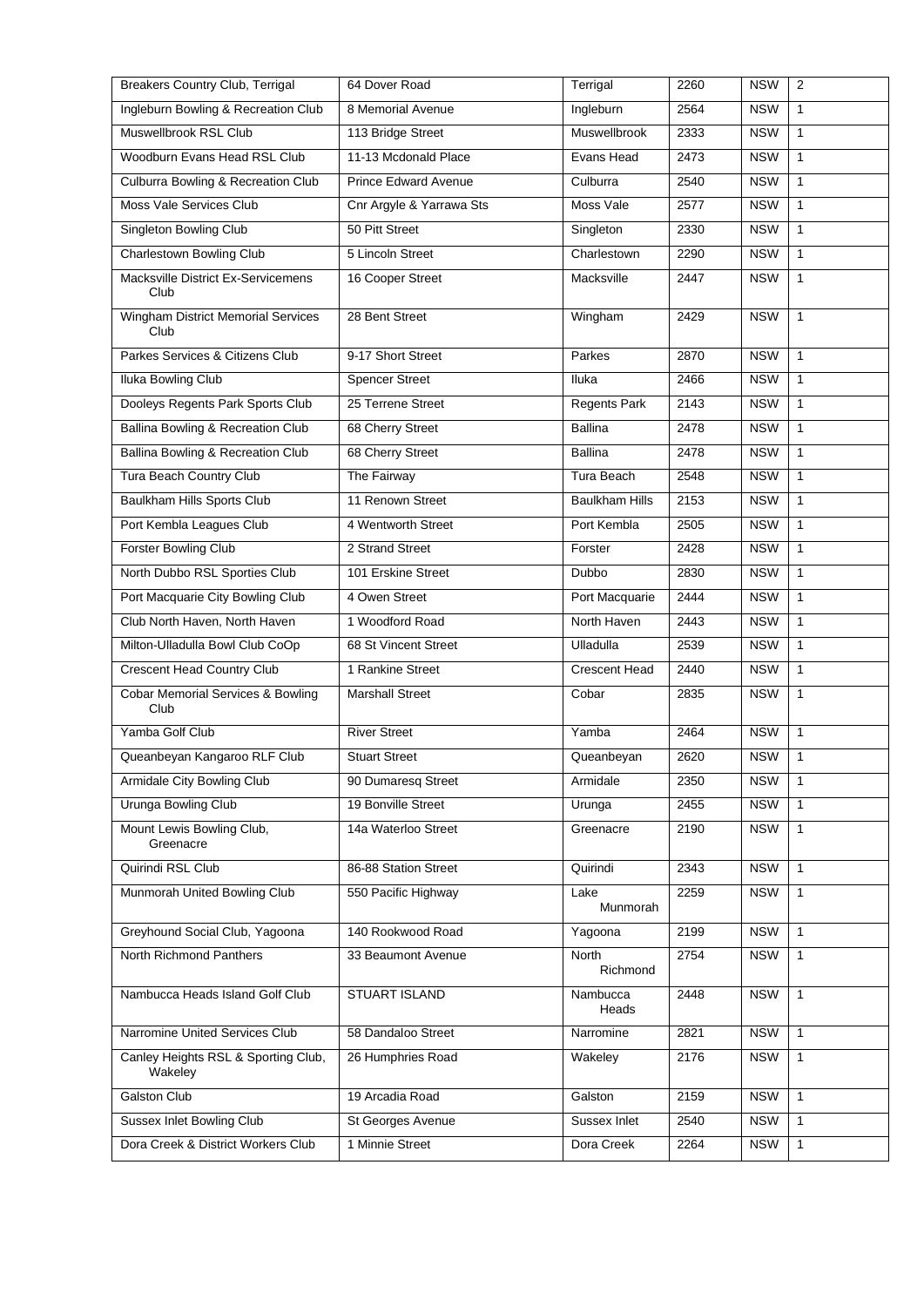| <b>Warren &amp; District United Services</b><br>Club | 87a Dubbo Street                            | Warren                 | 2824 | <b>NSW</b> | $\mathbf{1}$ |
|------------------------------------------------------|---------------------------------------------|------------------------|------|------------|--------------|
| <b>Glenbrook Panthers Bowling Club</b>               | 1 Hare Street                               | Glenbrook              | 2773 | <b>NSW</b> | $\mathbf{1}$ |
| Dundas Sports & Recreation Club                      | 9 Elder Road                                | Dundas                 | 2117 | <b>NSW</b> | $\mathbf{1}$ |
| Riverwood Sports & Recreation Club                   | 283 Belmore Road                            | Riverwood              | 2210 | <b>NSW</b> | $\mathbf{1}$ |
| Gulgong RSL Club                                     | 64 HERBERT ST (CNR BELMORE<br>ST)           | Gulgong                | 2852 | <b>NSW</b> | $\mathbf{1}$ |
| Tomakin Sports & Social Club                         | Sunpatch Parade                             | Tomakin                | 2537 | <b>NSW</b> | $\mathbf{1}$ |
| <b>Greenwell Point Bowling &amp; Sports</b><br>Club  | 110 Greens Road                             | <b>Greenwell Point</b> | 2540 | <b>NSW</b> | $\mathbf{1}$ |
| Ocean Shores Country Club                            | Lot 604 Orana Road                          | Ocean Shores           | 2483 | <b>NSW</b> | $\mathbf{1}$ |
| Evans Head Bowling Club                              | 2 Beech Street                              | Evans Head             | 2473 | <b>NSW</b> | $\mathbf{1}$ |
| Wangi RSL Club                                       | 275 Watkins Road                            | Wangi Wangi            | 2267 | <b>NSW</b> | $\mathbf{1}$ |
| Queanbeyan RSL Bowling Club                          | 1c Yass Road                                | Queanbeyan             | 2620 | <b>NSW</b> | $\mathbf{1}$ |
| Nyngan RSL & Civic Club                              | 106 Pangee Street                           | Nyngan                 | 2825 | <b>NSW</b> | $\mathbf{1}$ |
| Marks Point Bowling Club                             | 3a Findon Street                            | Marks Point            | 2280 | <b>NSW</b> | $\mathbf{1}$ |
| <b>Batlow RSL Club</b>                               | Mayday Road                                 | <b>Batlow</b>          | 2730 | <b>NSW</b> | $\mathbf{1}$ |
| <b>Corrimal RSL Memorial Club</b>                    | 168 Princes Highway                         | Corrimal               | 2518 | <b>NSW</b> | $\mathbf{1}$ |
| Kurri Kurri Bowling Club                             | 3 Tarro Street                              | Kurri Kurri            | 2327 | <b>NSW</b> | $\mathbf{1}$ |
| Queanbeyan Australian Football Club                  | 30 Queenbar Road                            | Queanbeyan             | 2620 | <b>NSW</b> | $\mathbf{1}$ |
| Wentworth Golf Club, Orange                          | 130 Ploughmans Lane                         | Orange                 | 2800 | <b>NSW</b> | $\mathbf{1}$ |
| Goulburn Railway Bowling Club                        | 271 Sloane Street                           | Goulburn               | 2580 | <b>NSW</b> | $\mathbf{1}$ |
| Maclean & District Bowling Club                      | 1a Mclachan Street                          | Maclean                | 2463 | <b>NSW</b> | $\mathbf{1}$ |
| <b>Bundeena Memorial Club</b>                        | 69-71 Loftus Street                         | <b>Bundeena</b>        | 2230 | <b>NSW</b> | $\mathbf{1}$ |
| Werris Creek Bowl & Tennis Club                      | 120/126 Henry Street                        | <b>Werris Creek</b>    | 2341 | <b>NSW</b> | $\mathbf{1}$ |
| C.ex Urunga Club                                     | Morgo Street                                | Urunga                 | 2455 | <b>NSW</b> | $\mathbf{1}$ |
| Manilla RSL & Ex-Servicemens Club                    | 25 Court Street                             | Manilla                | 2346 | <b>NSW</b> | $\mathbf{1}$ |
| Camden RSL Club                                      | 23 Cawdor Road                              | Camden                 | 2570 | <b>NSW</b> | 1            |
| Scone Bowling Club                                   | 28-36 Gundy Road                            | Scone                  | 2337 | <b>NSW</b> | $\mathbf{1}$ |
| Cowra Bowling Club                                   | 27 Vaux Street                              | Cowra                  | 2794 | <b>NSW</b> | $\mathbf{1}$ |
| Briars at Greenlees, Concord                         | Cnr Ian Pde & Wellbank St                   | Concord                | 2137 | <b>NSW</b> | $\mathbf{1}$ |
| Bombala RSL Club                                     | 156 Maybe Street                            | Bombala                | 2632 | <b>NSW</b> | $\mathbf{1}$ |
| Bingara RSL Club                                     | 46-50 Finch Street                          | Bingara                | 2404 | <b>NSW</b> | 1            |
| <b>Tuross Head Country Club</b>                      | 40 Monash Avenue                            | <b>Tuross Head</b>     | 2537 | <b>NSW</b> | $\mathbf{1}$ |
| Central Leagues Club, Charlestown                    | 71 Bula Street                              | Charlestown            | 2290 | <b>NSW</b> | $\mathbf{1}$ |
| Pottsville Beach Sports                              | Lot 479 Coast Road                          | Pottsville             | 2489 | <b>NSW</b> | 1            |
| Club Old Bar                                         | 1 Belford Street                            | Old Bar                | 2430 | <b>NSW</b> | $\mathbf{1}$ |
| <b>Braidwood Servicemens Club</b>                    | <b>Cnr Coronation &amp; Victory Streets</b> | Braidwood              | 2622 | <b>NSW</b> | $\mathbf{1}$ |
| Taree Railway Inst. Bowling Clb                      | <b>HIGH ST</b>                              | Taree                  | 2430 | <b>NSW</b> | $\mathbf{1}$ |
| Molong RSL Club                                      | 22-24 RIDDELL STREET                        | Molong                 | 2866 | <b>NSW</b> | $\mathbf{1}$ |
| Alexandria Erskineville Bowling Club                 | Fox Avenue                                  | Erskineville           | 2043 | <b>NSW</b> | $\mathbf{1}$ |
| Eastwood Club                                        | 6a Hillview Road                            | Eastwood               | 2122 | <b>NSW</b> | $\mathbf{1}$ |
| Wyong Bowling Club                                   | 5 Panonia Street                            | Wyong                  | 2259 | <b>NSW</b> | 1            |
| Padstow Bowling & Recreation Club                    | 109 Iberia Street                           | Padstow                | 2211 | <b>NSW</b> | $\mathbf{1}$ |
| <b>Bulli Workers Club</b>                            | 313-317 Princes Highway                     | Bulli                  | 2516 | <b>NSW</b> | $\mathbf{1}$ |
| Camden Sports Club                                   | 22 Cawdor Road                              | Camden                 | 2570 | <b>NSW</b> | $\mathbf{1}$ |
| City of Wollongong Tennis Club                       | 37 Foleys Road                              | Gwynneville            | 2500 | <b>NSW</b> | $\mathbf{1}$ |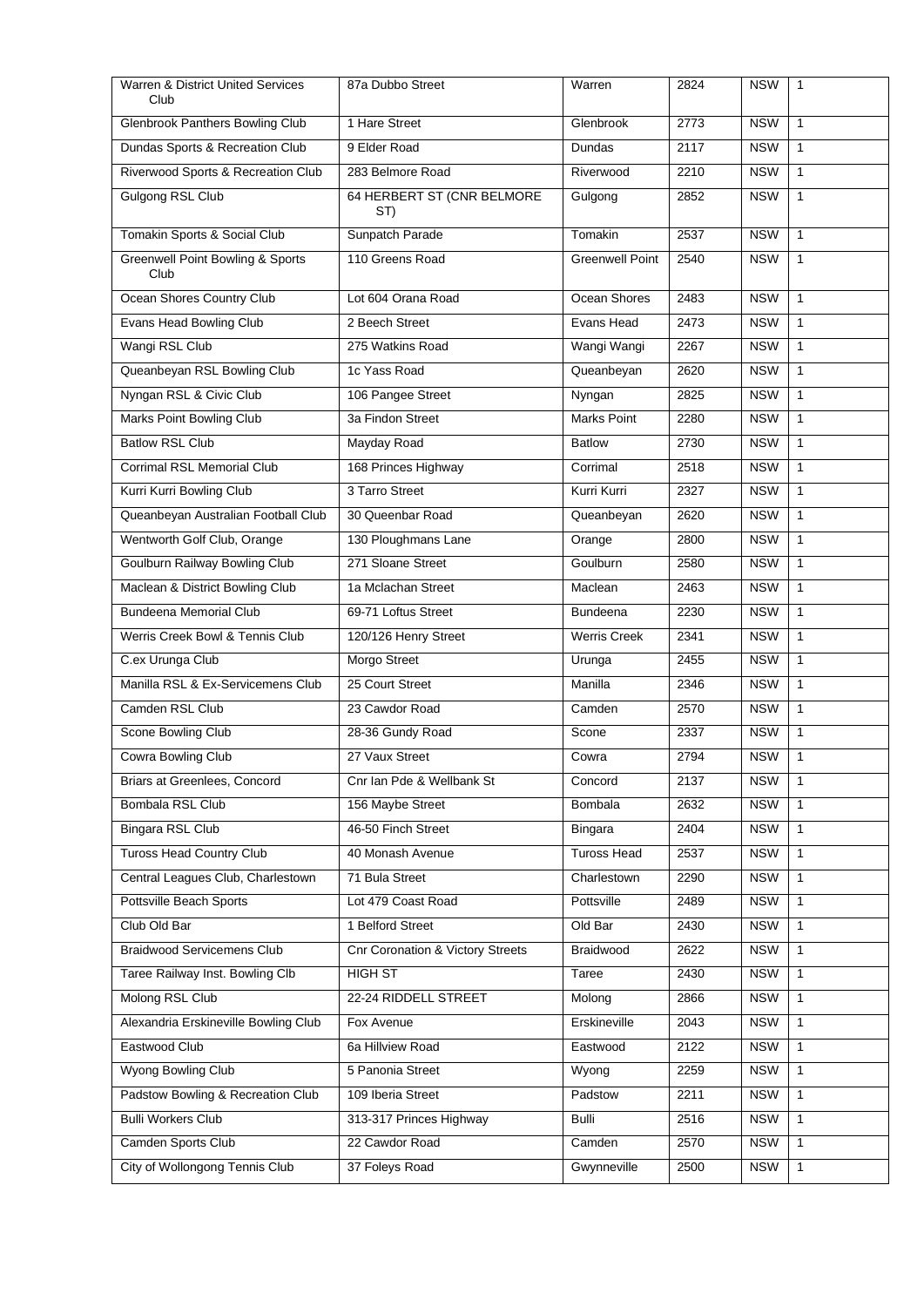| Olds Park Sports Club, Beverley Hills                            | 7 Holley Road                    | <b>Beverley Hills</b>       | 2209 | <b>NSW</b> | $\mathbf{1}$ |
|------------------------------------------------------------------|----------------------------------|-----------------------------|------|------------|--------------|
| Twin Towns Juniors Club, Tweed<br><b>Heads South</b>             | <b>Fraser Drive</b>              | <b>Tweed Heads</b><br>South | 2486 | <b>NSW</b> | 1            |
| Campsie South Bowling Club                                       | 38 JARRETT STREET                | <b>Clemton Park</b>         | 2206 | <b>NSW</b> | 1            |
| Lorn Park Bowling Club                                           | 40 Melrose Street                | Lorn                        | 2320 | <b>NSW</b> | $\mathbf{1}$ |
| Kotara Bowling Club                                              | <b>Howell Street</b>             | Kotara                      | 2289 | <b>NSW</b> | $\mathbf{1}$ |
| Hamilton North Bowling Club,<br><b>Broadmeadow</b>               | 31 Boreas Road                   | <b>Broadmeadow</b>          | 2292 | <b>NSW</b> | $\mathbf{1}$ |
| Tumbarumba Bowling club                                          | 41 Winton Street                 | Tumbarumba                  | 2653 | <b>NSW</b> | 1            |
| Port Macquarie Golf Club                                         | Ocean Drive                      | Port Macquarie              | 2444 | <b>NSW</b> | 1            |
| Picnic Point Bowling & Social Club                               | 124 Lambeth Street               | Panania                     | 2213 | <b>NSW</b> | $\mathbf{1}$ |
| Warners Bay Bowling Club                                         | 7 Charles Street                 | <b>Warners Bay</b>          | 2282 | <b>NSW</b> | $\mathbf{1}$ |
| Norah Head Bowls & Sports Club                                   | Victoria Street                  | Norah Head                  | 2263 | <b>NSW</b> | $\mathbf{1}$ |
| Mollymook Beach Bowling &<br><b>Recreation Club</b>              | 60 Forest Way                    | Mollymook                   | 2539 | <b>NSW</b> | $\mathbf{1}$ |
| Tamworth South Bowling Club                                      | 11-23 Margaret Street            | Tamworth                    | 2340 | <b>NSW</b> | $\mathbf{1}$ |
| <b>Wauchope Country Club</b>                                     | 24 KING STREET                   | Wauchope                    | 2446 | <b>NSW</b> | $\mathbf{1}$ |
| Dalmeny Sporting Club                                            | <b>Ruth Place</b>                | Dalmeny                     | 2546 | <b>NSW</b> | $\mathbf{1}$ |
| <b>Teralba Lakesiders Bowling Club</b>                           | 367 York Street                  | Teralba                     | 2284 | <b>NSW</b> | $\mathbf{1}$ |
| Taree Aquatic Club                                               | MACQUARIE STREET                 | Taree                       | 2430 | <b>NSW</b> | $\mathbf{1}$ |
| Hazelbrook Bowling Club Co-Op.                                   | <b>BONNIEVIEW STREET</b>         | Hazelbrook                  | 2779 | <b>NSW</b> | $\mathbf{1}$ |
| Macquarie Club, Dubbo                                            | 313 MACQUARIE ST                 | Dubbo                       | 2830 | <b>NSW</b> | $\mathbf{1}$ |
| Lismore Golf Club                                                | 1 BARHAM STREET                  | Lismore                     | 2480 | <b>NSW</b> | $\mathbf{1}$ |
| Manilla Bowling Club                                             | 95-101 ARTHUR ST                 | Manilla                     | 2346 | <b>NSW</b> | $\mathbf{1}$ |
| North Tamworth Bowling Club                                      | 20-26 Bligh Street               | <b>Tamworth North</b>       | 2340 | <b>NSW</b> | 1            |
| Rockdale Tennis Club                                             | 71 Chapel Street                 | Rockdale                    | 2216 | <b>NSW</b> | 1            |
| Lidcombe Bowling Club Ltd.                                       | 3 James St                       | Lidcombe                    | 2141 | <b>NSW</b> | $\mathbf{1}$ |
| South Sydney Graphic Arts Club,<br>Mascot                        | 182 Coward Street                | Mascot                      | 2020 | <b>NSW</b> | $\mathbf{1}$ |
| Narromine Bowling Club Ltd.                                      | 158 DANDALOO STREET              | Narromine                   | 2821 | <b>NSW</b> | $\mathbf{1}$ |
| Lake Macquarie Yacht Club                                        | ADA ST                           | Belmont                     | 2280 | NSW 1      |              |
| East Lismore Bowling Club                                        | 74 Nielson Street                | Lismore East                | 2480 | <b>NSW</b> | 1            |
| Triglav Mounties Group, St Johns<br>Park                         | 80-84 BRISBANE RD                | St Johns Park               | 2176 | <b>NSW</b> | 1            |
| Manly Bowling Club                                               | Ivanhoe Park Raglan Street       | Manly                       | 2095 | <b>NSW</b> | $\mathbf{1}$ |
| Red Rock Bowling & Recreation Club                               | 1 Rudder Street                  | <b>Red Rock</b>             | 2456 | <b>NSW</b> | $\mathbf{1}$ |
| Gymea Miranda Bowling & Sports<br>Club                           | 691 Kingsway                     | Gymea                       | 2227 | <b>NSW</b> | 1            |
| Birrong Bowling & Sports Club                                    | 100 Gascoigne Road               | Birrong                     | 2143 | <b>NSW</b> | $\mathbf{1}$ |
| Camden Lakeside Country Club,<br><b>Catherine Field</b>          | 50 Raby Road                     | <b>Catherine Field</b>      | 2557 | <b>NSW</b> | 1            |
| Moorebank Sports Club,<br>Hammondville                           | 230 Heathcote Road               | Hammondville                | 2170 | <b>NSW</b> | $\mathbf{1}$ |
| Rowers on Cooks River, Wolli Creek                               | 1 Levey Street                   | <b>Wolli Creek</b>          | 2205 | <b>NSW</b> | $\mathbf{1}$ |
| <b>Singleton Returned Servicemens</b><br>Club, Singleton Heights | Alroy Park Complex Dorsman Drive | Singleton<br>Heights        | 2330 | <b>NSW</b> | 1            |
| Wyong RLF Club, Kanwal                                           | 40 Lake Haven Drive              | Kanwal                      | 2259 | <b>NSW</b> | 1            |
| Lismore Workers Sports Club,<br>Goonellabah                      | 202 Oliver Avenue                | Goonellabah                 | 2480 | <b>NSW</b> | 2            |
| Mekong Mounties Group, Cabramatta                                | 1st Floor, 117 John Street       | Cabramatta                  | 2166 | <b>NSW</b> | $\mathbf{1}$ |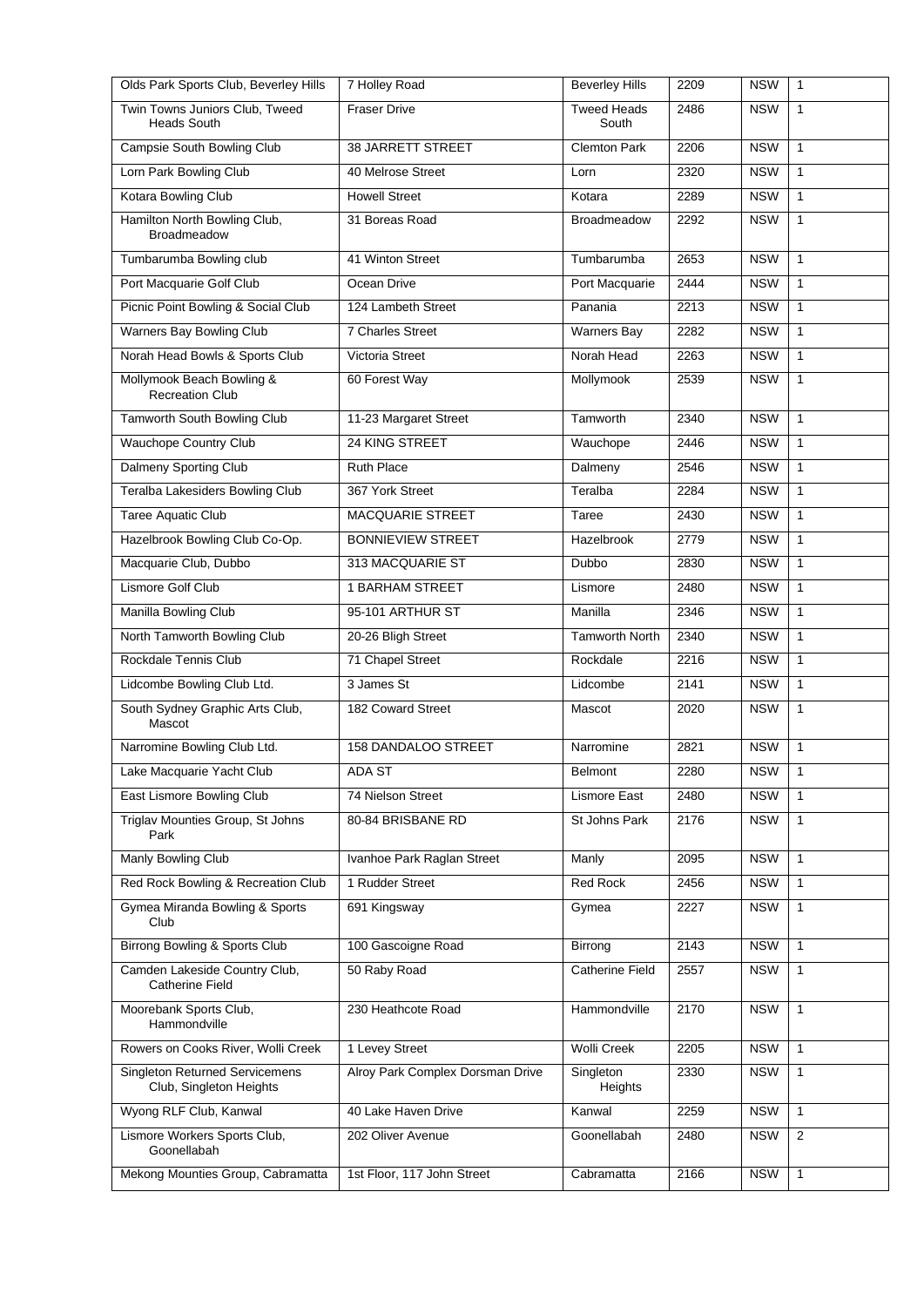| The Entrance Leagues Club, Bateau<br>Bay   | 3 Bay Village Road             | Bateau Bay            | 2261             | <b>NSW</b> | $\mathbf{1}$   |
|--------------------------------------------|--------------------------------|-----------------------|------------------|------------|----------------|
| Collegians Leagues Club, Balgownie         | <b>Balgownie Road</b>          | Balgownie             | 2519             | <b>NSW</b> | $\mathbf{1}$   |
| Eden Gardens Country Club                  | <b>76 PRINCESS HIGHWAY</b>     | Eden                  | 2551             | <b>NSW</b> | $\mathbf{1}$   |
| Marayong Hotel                             | Cnr Harvey & Bowmans Roads     | Marayong              | 2148             | <b>NSW</b> | $\mathbf{1}$   |
| Sportsmans Hotel, Blacktown                | 81 Kildare Road                | <b>Blacktown</b>      | 2148             | <b>NSW</b> | 2              |
| Seven Hills Hotel, Seven Hills             | 222 Prospect Highway           | Seven Hills           | 2147             | <b>NSW</b> | $\mathbf{1}$   |
| Doonside Hotel                             | 23 Graham Street               | Doonside              | 2767             | <b>NSW</b> | $\mathbf{1}$   |
| Lone Pine Tavern, Rooty Hill               | 15 Rooty Hill South Road       | Rooty Hill            | 2766             | <b>NSW</b> | $\mathbf{1}$   |
| The Pub at Rivo, Riverstone                | Garfield Road                  | Riverstone            | 2765             | <b>NSW</b> | $\mathbf{1}$   |
| Uncle Bucks Family Saloon, Mount<br>Druitt | 4/13 Mount Street              | <b>Mount Druitt</b>   | 2770             | <b>NSW</b> | 1              |
| Earlwood Hotel                             | 347 Homer Street               | Earlwood              | 2206             | <b>NSW</b> | $\mathbf{1}$   |
| Palms Hotel, Chullora                      | 167 Hume Highway               | Chullora              | 2190             | <b>NSW</b> | $\mathbf{1}$   |
| Hurlstone Park Hotel, Hurlstone Park       | 590 New Canterbury Road        | <b>Hurlstone Park</b> | 2193             | <b>NSW</b> | $\mathbf{1}$   |
| Three Swallows Hotel, Bankstown            | 342 Hume Highway               | Bankstown             | 2200             | <b>NSW</b> | $\mathbf{1}$   |
| Wagon Wheel Hotel, St Marys                | 465 Great Western Highway      | St Marys              | 2760             | <b>NSW</b> | $\mathbf{1}$   |
| Colonial Hotel, Werrington                 | 156 Victoria Street            | Werrington            | 2747             | <b>NSW</b> | $\mathbf{1}$   |
| Coolibah Hotel, Merrylands                 | 15-25 Sherwood Road            | Merrylands            | 2160             | <b>NSW</b> | $\mathbf{1}$   |
| Crown on McCredie Hotel, Guildford<br>West | 135-139 Fairfield Road         | <b>Guildford West</b> | 2161             | <b>NSW</b> | $\mathbf{1}$   |
| Lidcombe Hotel                             | 2 JOHN AND CHURCH STS          | Lidcombe              | 2141             | <b>NSW</b> | $\mathbf{1}$   |
| General Bourke Hotel, Parramatta           | 74 Church Street               | Parramatta            | 2150             | <b>NSW</b> | $\mathbf{1}$   |
| Greystanes Inn                             | 701 Merrylands Road            | Greystanes            | $\frac{1}{2145}$ | <b>NSW</b> | $\mathbf{1}$   |
| Station House Hotel, Campsie               | 203 Beamish Street             | Campsie               | 2194             | <b>NSW</b> | $\mathbf{1}$   |
| Grand Hotel, Bondi Junction                | 89 Ebley Street                | <b>Bondi Junction</b> | 2022             | <b>NSW</b> | $\mathbf{1}$   |
| Churchills Sports Bar, Kingsford           | 532 Anzac Parade               | Kingsford             | 2032             | <b>NSW</b> | $\mathbf{1}$   |
| Matraville RSL Club                        | 1 Norfolk Parade               | Matraville            | 2036             | <b>NSW</b> | $\mathbf{1}$   |
| Lakemba Hotel                              | 146 Haldon Street              | Lakemba               | 2195             | <b>NSW</b> | $\mathbf{1}$   |
| Moorebank Hotel - Moorebank                | STOCKTON AVE                   | Moorebank             | 2170             | <b>NSW</b> | $\mathbf{1}$   |
| Collingwood Hotel, Liverpool               | 321 Hume Highway               | Liverpool             | 2170             | <b>NSW</b> | 1              |
| Green Valley Hotel                         | 5 WOODWARD CRS                 | Miller                | 2168             | <b>NSW</b> | $\overline{2}$ |
| Richards on the Park, Canley Vale          | 41 Canley Vale Road            | Canley Vale           | 2166             | <b>NSW</b> | 1              |
| Liverpool Hotel                            | Cnr Moore & Macquarie Streets  | Liverpool             | 2170             | <b>NSW</b> | $\mathbf{1}$   |
| Macquarie Hotel, Liverpool                 | 269 Macquarie Street           | Liverpool             | 2170             | <b>NSW</b> | 1              |
| Cambridge Tavern, Fairfield                | 11 Alan Street                 | Fairfield             | 2165             | <b>NSW</b> | 2              |
| Hornsby Railway Hotel                      | 31 Station Street              | Hornsby               | 2077             | <b>NSW</b> | $\mathbf{1}$   |
| Pennant Hills Inn                          | 352 Pennant Hills Road         | Pennant Hills         | 2120             | <b>NSW</b> | 1              |
| Huntlee Tavern, Branxton                   | 3 Empire Street                | Branxton              | 2335             | <b>NSW</b> | $\mathbf{1}$   |
| Surry Hills Hotel, Surry Hills             | 198 Elizabeth Street           | <b>Surry Hills</b>    | 2010             | <b>NSW</b> | 1              |
| The Lucky Australian Hotel, St Marys       | 81 Forresters Road             | St Marys              | 2760             | <b>NSW</b> | 1              |
| Colombian Hotel, Darlinghurst              | 117/125 Oxford St,             | Darlinghurst          | 2010             | <b>NSW</b> | 1              |
| Royal Hotel, Leichhardt                    | 156 Norton Street              | Leichhardt            | 2040             | <b>NSW</b> | 1              |
| Star Hotel, Sydney                         | 21 Goulburn Street             | Sydney                | 2000             | <b>NSW</b> | 1              |
| Tennyson Hotel, Mascot                     | 952 Botany Road                | Mascot                | 2020             | <b>NSW</b> | 1              |
| Bourbon Hotel, Potts Point                 | 22-28 Darlinghurst Rd          | Potts Point           | 2011             | <b>NSW</b> | $\mathbf{1}$   |
| Market City Tavern, Sydney                 | R1-26 Market City 9 Hay Street | Sydney                | 2000             | <b>NSW</b> | $\mathbf{1}$   |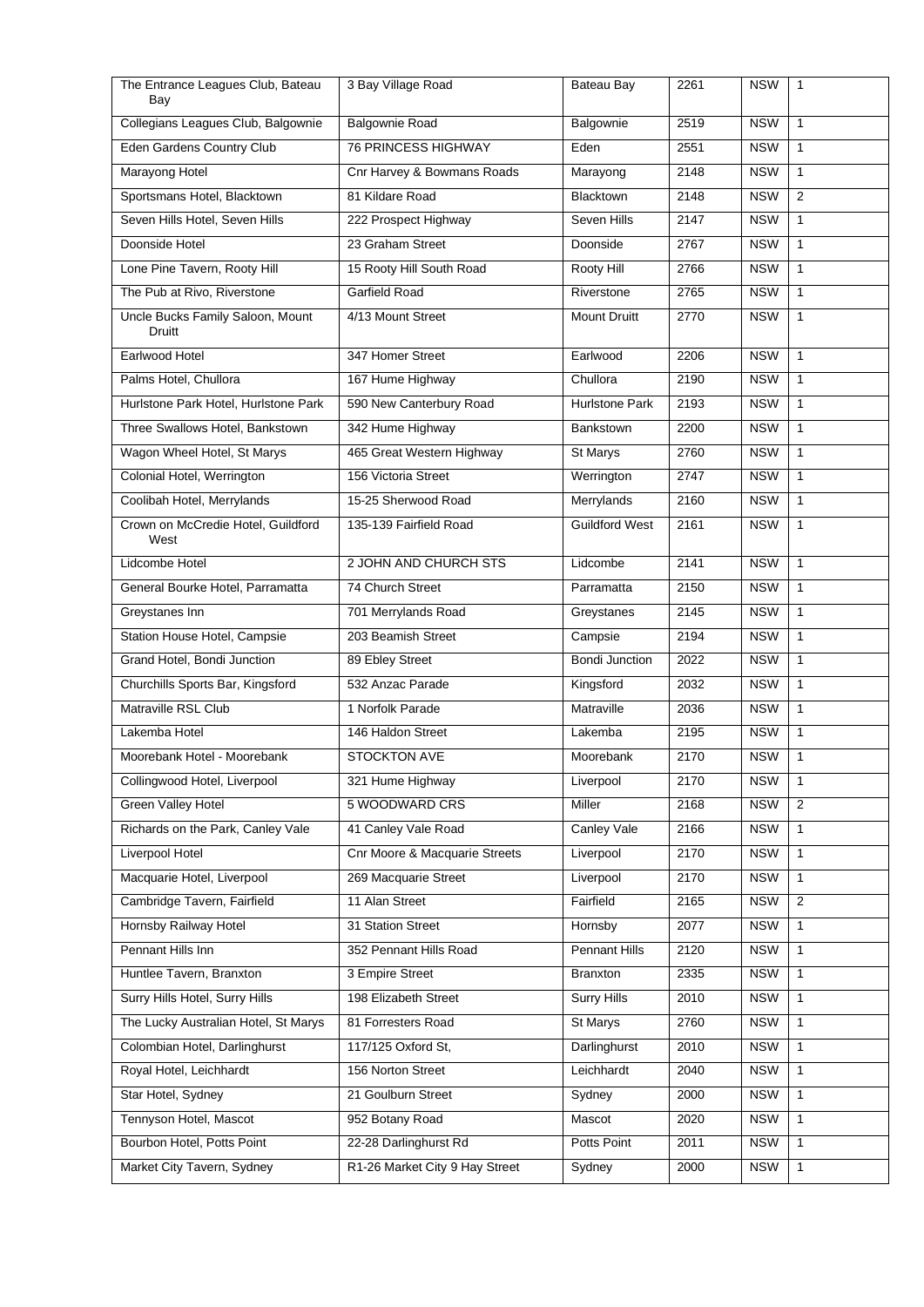| Bath Arms Hotel, Burwood         | 348 Parramatta Road                       | <b>Burwood</b>       | 2134 | <b>NSW</b> | $\mathbf{1}$   |
|----------------------------------|-------------------------------------------|----------------------|------|------------|----------------|
| Wentworth Hotel, Homebush West   | 195 Parramatta Road                       | Homebush<br>West     | 2140 | <b>NSW</b> | $\mathbf{1}$   |
| Ryedales Tavern, West Ryde       | 18 West Parade                            | West Ryde            | 2114 | <b>NSW</b> | $\mathbf{1}$   |
| Time & Tide Hotel, Dee Why       | 30 Campbell Parade                        | Dee Why              | 2099 | <b>NSW</b> | $\mathbf{1}$   |
| Ivanhoe Hotel, Manly             | 27 The Corso                              | Manly                | 2095 | <b>NSW</b> | $\mathbf{1}$   |
| The Steyne Hotel, Manly          | 75 The Corso                              | Manly                | 2095 | <b>NSW</b> | $\mathbf{1}$   |
| <b>Allawah Hotel</b>             | Railway Pde & Mona Street                 | Allawah              | 2218 | <b>NSW</b> | 1              |
| Narwee Hotel                     | 116 Penshurst Road                        | Narwee               | 2209 | <b>NSW</b> | $\mathbf{1}$   |
| Riverwood Inn Hotel              | 26 Josephine Street                       | Riverwood            | 2210 | <b>NSW</b> | $\mathbf{1}$   |
| St George Tavern, Rockdale       | 531 Princes Highway                       | Rockdale             | 2216 | <b>NSW</b> | $\mathbf{1}$   |
| Golden Tiger Bar                 | 330-332 Forest Rd                         | Hurstville           | 2220 | <b>NSW</b> | $\mathbf{1}$   |
| Macarthur Tavern, Campbelltown   | Cnr Gilchrist Drive & Kellicar Rd<br>Road | Campbelltown         | 2560 | <b>NSW</b> | $\mathbf{1}$   |
| Raby Tavern, Raby                | Lot 98 Hurricane Drive                    | Raby                 | 2566 | <b>NSW</b> | $\mathbf{1}$   |
| Australian Hotel, McGraths Hill  | Cnr Windsor & Pitt Town Roads             | <b>Mcgraths Hill</b> | 2756 | <b>NSW</b> | $\mathbf{1}$   |
| Australian Hotel, McGraths Hill  | Cnr Windsor & Pitt Town Roads             | <b>Mcgraths Hill</b> | 2756 | <b>NSW</b> | $\mathbf{1}$   |
| Kingswood Hotel                  | 180 Great Western Highway                 | Kingswood            | 2747 | <b>NSW</b> | $\mathbf{1}$   |
| <b>Berry Hotel</b>               | 120 Queen Street                          | Berry                | 2535 | <b>NSW</b> | $\mathbf{1}$   |
| Shellharbour Links, Shell Cove   | <b>Golf Drive</b>                         | Shell Cove           | 2529 | <b>NSW</b> | $\mathbf{1}$   |
| Bayview Hotel, Batemans Bay      | 20 Orient Street                          | <b>Batemans Bay</b>  | 2536 | <b>NSW</b> | $\mathbf{1}$   |
| Lake George Hotel, Bungendore    | 20 Gibralter Street                       | Bungendore           | 2621 | <b>NSW</b> | $\mathbf{1}$   |
| Criterion Hotel, Young           | 135 Boorowa Street                        | Young                | 2594 | <b>NSW</b> | $\mathbf{1}$   |
| Gunyah Hotel, Belmont            | 644 Pacific Highway                       | <b>Belmont</b>       | 2280 | <b>NSW</b> | $\mathbf{1}$   |
| Swansea Hotel                    | 196 High Street                           | Swansea              | 2281 | <b>NSW</b> | 1              |
| Edgeworth Tavern                 | 739 Main Road                             | Edgeworth            | 2285 | <b>NSW</b> | $\mathbf{1}$   |
| The Shaft Tavern, Elermore Vale  | 145 Croudace Road                         | Elermore Vale        | 2287 | <b>NSW</b> | $\overline{2}$ |
| Lemongrove Hotel, Wallsend       | 112 Nelson Street                         | Wallsend             | 2287 | <b>NSW</b> | $\mathbf{1}$   |
| Racecourse Hotel, Wallsend       | 11 Minmi Road                             | Wallsend             | 2287 | <b>NSW</b> | $\mathbf{1}$   |
| Nags Head Hotel, Adamstown       | 272 Brunker Road                          | Adamstown            | 2289 | <b>NSW</b> | $\mathbf{1}$   |
| Gateshead Hotel                  | 9 Pacific Highway                         | Gateshead            | 2290 | <b>NSW</b> | $\mathbf{1}$   |
| <b>Argenton Hotel</b>            | 515 Lake Road                             | Argenton             | 2284 | <b>NSW</b> | $\mathbf{1}$   |
| Sydney Junction Hotel, Hamilton  | 8 Beaumont Street                         | Hamilton             | 2303 | <b>NSW</b> | $\mathbf{1}$   |
| <b>Shortland Hotel</b>           | 269 Sandgate Road                         | Shortland            | 2307 | <b>NSW</b> | $\mathbf{1}$   |
| Nabiac Hotel                     | Pacific Highway                           | Nabiac               | 2312 | <b>NSW</b> | 1              |
| <b>Ellalong Hotel</b>            | 80 Helena Street                          | Ellalong             | 2325 | <b>NSW</b> | $\mathbf{1}$   |
| Pedens Hotel, Cessnock           | 198 Vincent Street                        | Cessnock             | 2325 | <b>NSW</b> | $\mathbf{1}$   |
| Lakes & Ocean Hotel, Forster     | 10 Little Street                          | Forster              | 2428 | <b>NSW</b> | $\mathbf{1}$   |
| Wynter Tavern, Taree             | <b>Bushland Drive</b>                     | Taree                | 2430 | <b>NSW</b> | $\mathbf{1}$   |
| Moonee Beach Hotel, Moonee Beach | 2 Moonee Beach Road                       | Moonee Beach         | 2450 | <b>NSW</b> | 1              |
| Sawtell Hotel                    | 51 First Ave Avenue                       | Sawtell              | 2452 | <b>NSW</b> | $\mathbf{1}$   |
| <b>Toormina Hotel</b>            | Lot 1 Minorca Place                       | Toormina             | 2452 | <b>NSW</b> | $\mathbf{1}$   |
| Toormina Hotel                   | Lot 1 Minorca Place                       | Toormina             | 2452 | <b>NSW</b> | $\mathbf{1}$   |
| Harwood Hotel, Harwood           | 2 Morpeth Street                          | Harwood              | 2465 | <b>NSW</b> | $\mathbf{1}$   |
| Australian Hotel, Ballina        | 103 River Street                          | Ballina              | 2478 | <b>NSW</b> | $\mathbf{1}$   |
| Henry Rous Tavern, Ballina       | 177 River Street                          | Ballina              | 2478 | <b>NSW</b> | $\mathbf{1}$   |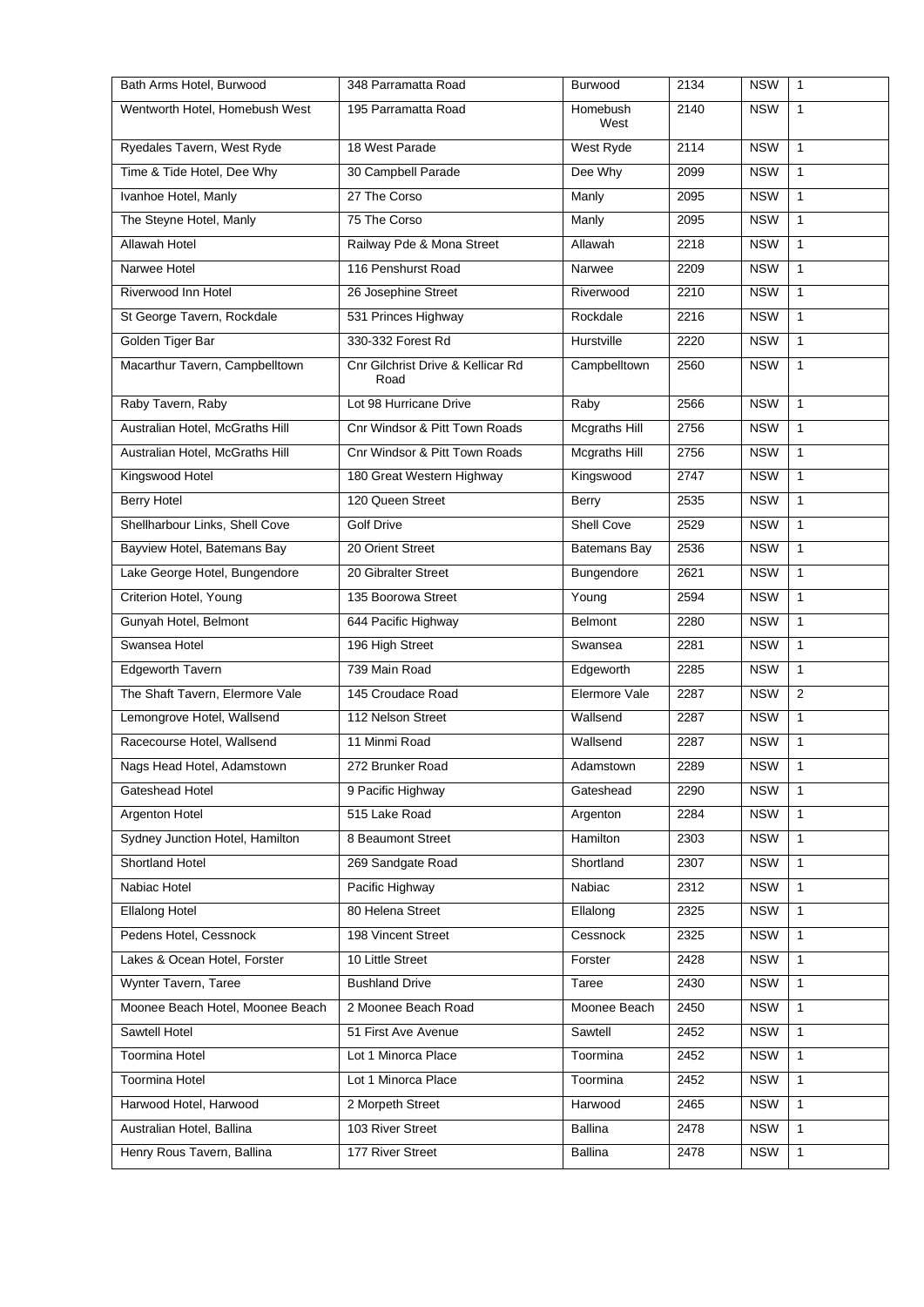| Westower Tavern, Ballina                        | 89-93 Kalinga Street                     | West Ballina      | 2478 | <b>NSW</b> | $\mathbf{1}$   |
|-------------------------------------------------|------------------------------------------|-------------------|------|------------|----------------|
| Slipway Hotel, Ballina                          | 56 River Street                          | <b>Ballina</b>    | 2478 | <b>NSW</b> | $\mathbf{1}$   |
| Ocean Shores Tavern                             | 84 Rajah Road                            | Ocean Shores      | 2483 | <b>NSW</b> | $\mathbf{1}$   |
| Court House Hotel, Murwillumbah                 | 60 Main Street                           | Murwillumbah      | 2484 | <b>NSW</b> | $\mathbf{1}$   |
| Imperial Hotel, Murwillumbah                    | 115 Main Street                          | Murwillumbah      | 2484 | <b>NSW</b> | $\mathbf{1}$   |
| Cabarita Beach Bar                              | 2-6 Pandanus Parade                      | Cabarita          | 2488 | <b>NSW</b> | $\mathbf{1}$   |
| The Pavilions Hotel, Terranora                  | 2-14 Henry Lawson Drive                  | Terranora         | 2486 | <b>NSW</b> | $\mathbf{1}$   |
| Saltbar, Kingscliff                             | Lot 4 Of Lot 921, Bells Boulevard        | Kingscliff        | 2487 | <b>NSW</b> | $\mathbf{1}$   |
| <b>Gol Gol Hotel</b>                            | Sturt Highway                            | Gol Gol           | 2738 | <b>NSW</b> | $\mathbf{1}$   |
| Tumbarumba Hotel                                | 26-30 The Parade                         | Tumbarumba        | 2653 | <b>NSW</b> | $\mathbf{1}$   |
| Kooringal Hotel, Wagga Wagga                    | 88 Fay Avenue                            | Wagga Wagga       | 2650 | <b>NSW</b> | $\mathbf{1}$   |
| Ashmont Inn Hotel Motel, Wagga<br>Wagga         | 55 Tobruk Street                         | Wagga Wagga       | 2650 | <b>NSW</b> | $\mathbf{1}$   |
| Charles Sturt Hotel, Narrandera                 | 77 East Street                           | Narrandera        | 2700 | <b>NSW</b> | $\mathbf{1}$   |
| The Duke Hotel, Dural                           | 1 Kenthurst Road                         | Dural             | 2158 | <b>NSW</b> | $\mathbf{1}$   |
| Anglers Rest Hotel, Brooklyn                    | 216 Brooklyn Road                        | Brooklyn          | 2083 | <b>NSW</b> | $\mathbf{1}$   |
| Kincumber Hotel Motel                           | Cnr Willissee Crescent And Carrack<br>Rd | Kincumber         | 2251 | <b>NSW</b> | $\mathbf{1}$   |
| Bateau Bay Hotel                                | Valley View Rd (cnr The Entrance<br>Rd)  | Bateau Bay        | 2261 | <b>NSW</b> | $\mathbf{1}$   |
| Lakes Hotel The Entrance                        | 201 THE ENTRANCE RD                      | The Entrance      | 2261 | <b>NSW</b> | $\mathbf{1}$   |
| Royal Hotel, Orange                             | 232 Lords Place                          | Orange            | 2800 | <b>NSW</b> | $\mathbf{1}$   |
| Victoria Hotel, Orange                          | 334-336 Summer Street Street             | Orange            | 2800 | <b>NSW</b> | $\mathbf{1}$   |
| Commercial Hotel, Wallerawang                   | 66 Main Street                           | Wallerawang       | 2845 | <b>NSW</b> | $\mathbf{1}$   |
| Telegraph Hotel, Molong                         | 53 Bank Street                           | Molong            | 2866 | <b>NSW</b> | $\mathbf{1}$   |
| Imperial Hotel, Coonabarabran                   | 70 John Street                           | Coonabarabran     | 2357 | <b>NSW</b> | $\mathbf{1}$   |
| Garden Hotel, Dubbo                             | Cnr Gipps & Talbragar Streets            | Dubbo             | 2830 | <b>NSW</b> | $\mathbf{1}$   |
| Railway Hotel, Gunnedah                         | 41 Barber Street                         | Gunnedah          | 2380 | <b>NSW</b> | $\mathbf{1}$   |
| Tattersalls Hotel, Inverell                     | 123 Byron Street                         | Inverell          | 2360 | <b>NSW</b> | $\mathbf{1}$   |
| <b>Corrimal Hotel</b>                           | 268 Princes Hwy                          | Corrimal          | 2518 | <b>NSW</b> | $\mathbf{1}$   |
| <b>Treasury Brisbane</b>                        | 130 William Street                       | <b>Brisbane</b>   | 4000 | QLD        | 1              |
| <b>Treasury Brisbane</b>                        | 130 William Street                       | <b>Brisbane</b>   | 4000 | QLD        | $\mathbf{1}$   |
| <b>Treasury Brisbane</b>                        | 130 William Street                       | <b>Brisbane</b>   | 4000 | QLD        | $\mathbf{1}$   |
| The Star Gold Coast                             | 1 Casino Drive                           | <b>Broadbeach</b> | 4218 | QLD        | $\mathbf{1}$   |
| The Star Gold Coast                             | 1 Casino Drive                           | <b>Broadbeach</b> | 4218 | QLD        | $\mathbf{1}$   |
| The Star Gold Coast                             | 1 Casino Drive                           | <b>Broadbeach</b> | 4218 | QLD        | $\mathbf{1}$   |
| The Star Gold Coast                             | 1 Casino Drive                           | <b>Broadbeach</b> | 4218 | QLD        | $\mathbf{1}$   |
| Reef Casino Cairns                              | 35-41 Wharf Street                       | Cairns            | 4870 | QLD        | 3              |
| Redcliffe RSL                                   | Irene Street                             | Redcliffe         | 4020 | QLD        | $\mathbf{1}$   |
| Southport RSL Memorial Club Inc                 | 36 Scarborough Street                    | Southport         | 4215 | QLD        | $\mathbf{1}$   |
| Club Southport Inc                              | 154A Scarborough Street                  | Southport         | 4215 | QLD        | $\overline{2}$ |
| Wynnum Manly Leagues Club Limited               | 92 Wondall Road                          | <b>Manly West</b> | 4179 | QLD        | 2              |
| Wynnum RSL Services Memorial<br>Club Inc        | 174 Tingal Road                          | Wynnum            | 4178 | QLD        | $\mathbf{1}$   |
| Helensvale Tavern                               | 8 Sir John Overall Drive                 | Helensvale        | 4212 | QLD        | $\mathbf{1}$   |
| Runaway Bay Tavern                              | Lae Drive                                | Runaway Bay       | 4216 | QLD        | $\mathbf{1}$   |
| Southport Australian Rules Football<br>Club Ltd | Musgrave Avenue                          | Southport         | 4215 | QLD        | 3              |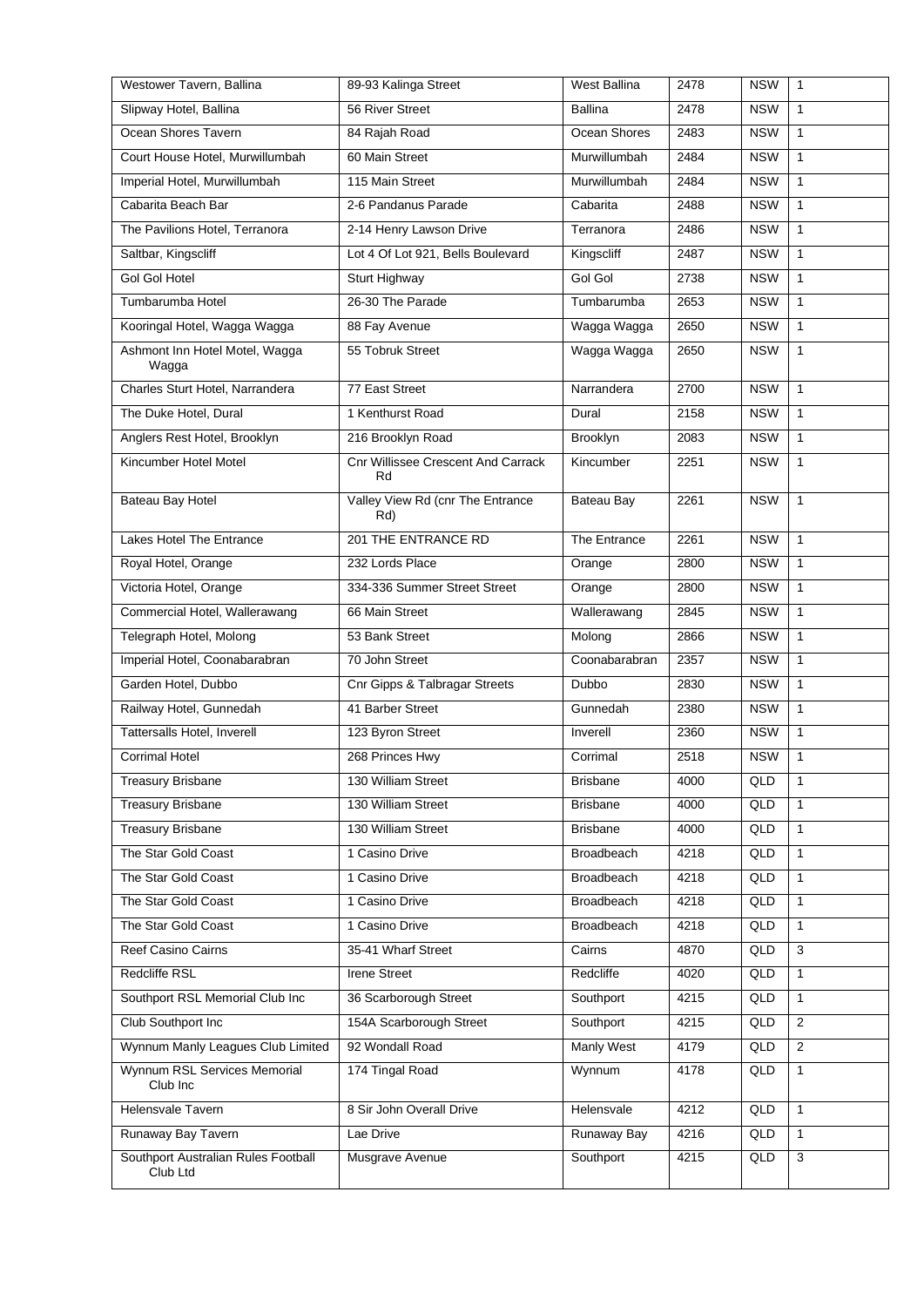| Alexandra Hills Hotel-Motel                                          | Cnr Finucane Road & McDonald<br>Road                     | Alexandra Hills       | 4161 | QLD | $\mathbf{1}$   |
|----------------------------------------------------------------------|----------------------------------------------------------|-----------------------|------|-----|----------------|
| <b>Cleveland Sands Hotel</b>                                         | Cnr Middle & Bloomfield Streets                          | Cleveland             | 4163 | QLD | $\mathbf{1}$   |
| Geebung RSL                                                          | 323 Newman Road                                          | Geebung               | 4034 | QLD | $\mathbf{1}$   |
| Redlands Sporting Club Inc                                           | Anson Road                                               | Wellington<br>Point   | 4160 | QLD | 2              |
| <b>Burleigh Heads Rugby League</b><br>Football Club Inc              | Pizzey Park, Sunshine Boulevarde<br>(Off Pacific Avenue) | Miami                 | 4220 | QLD | $\overline{2}$ |
| <b>Burleigh Town Tavern</b>                                          | Cnr Pacific Highway & Tallebudgera<br>Creek Road         | <b>Burleigh Heads</b> | 4220 | QLD | $\mathbf{1}$   |
| Currumbin Palm Beach RSL &<br>Services Memorial Club<br>Incorporated | <b>Currumbin Creek Road</b>                              | Currumbin             | 4223 | QLD | 2              |
| Palm Beach Currumbin Sports Club<br>Ltd                              | Salk Oval, Thrower Drive                                 | Palm Beach            | 4221 | QLD | $\mathbf{1}$   |
| <b>Treetops Tavern</b>                                               | <b>7 Executive Drive</b>                                 | <b>Burleigh West</b>  | 4220 | QLD | $\mathbf{1}$   |
| <b>Browns Plains Hotel</b>                                           | 64 Browns Plains Road                                    | <b>Browns Plains</b>  | 4118 | QLD | $\mathbf{1}$   |
| Greenbank RSL Services Club Inc                                      | 54 Anzac Ave                                             | Hillcrest             | 4118 | QLD | 2              |
| <b>Mansfield Tavern</b>                                              | <b>Wecker Road</b>                                       | Mansfield             | 4122 | QLD | $\mathbf{1}$   |
| Brothers Leagues Club - Townsville<br>Ltd                            | Hervey's Range Road                                      | Kirwan                | 4817 | QLD | $\overline{2}$ |
| <b>Hotel Allen</b>                                                   | <b>Cnr Eyre and Gregory Streets</b>                      | North Ward            | 4810 | QLD | $\mathbf{1}$   |
| <b>Townsville RSL</b>                                                | 139 Charters Towers Road                                 | <b>Hermit Park</b>    | 4812 | QLD | $\mathbf{1}$   |
| West End Hotel Townsville                                            | 89 Ingham Road                                           | Townsville            | 4810 | QLD | $\mathbf{1}$   |
| Maroochy RSL                                                         | <b>Memorial Avenue</b>                                   | Maroochydore          | 4558 | QLD | $\mathbf{1}$   |
| Runcorn Tavern                                                       | 124 Gowan Road                                           | Runcorn               | 4113 | QLD | $\mathbf{1}$   |
| Caloundra Power Boat Club Ltd                                        | Esplanade                                                | Golden Beach          | 4551 | QLD | $\mathbf{1}$   |
| Caloundra Sub-Branch RSL Services<br>Club Inc.                       | 19 West Terrace                                          | Caloundra             | 4551 | QLD | $\mathbf{1}$   |
| Currimundi Hotel Motel                                               | 32 Buderim Street                                        | Currimundi            | 4551 | QLD | $\mathbf{1}$   |
| Kings Beach Tavern                                                   | 43 Burgess Street                                        | Caloundra             | 4551 | QLD | $\mathbf{1}$   |
| <b>Beenleigh Sports Club</b>                                         | 28A Alamein Street                                       | Beenleigh             | 4207 | QLD | $\mathbf{1}$   |
| Fitzys Hotel & Convention Centre                                     | Cnr Pacific Highway & Bryants Road                       | Loganholme            | 4129 | QLD | 1              |
| Hotel HQ                                                             | 21 Kingston Road                                         | Underwood             | 4119 | QLD | $\mathbf{1}$   |
| Surfers R.S.L.                                                       | 9 Beach Road                                             | Surfers<br>Paradise   | 4217 | QLD | $\mathbf{1}$   |
| Sugarland Tavern                                                     | 52 Johnston St                                           | Bundaberg             | 4670 | QLD | $\mathbf{1}$   |
| Brothers Leagues Club - Cairns Ltd                                   | 99-101 Anderson Street                                   | Manunda               | 4870 | QLD | $\overline{2}$ |
| <b>Cazalys Cairns Limited</b>                                        | 344 Mulgrave Road                                        | Cairns                | 4870 | QLD | $\overline{2}$ |
| <b>Wallaby Hotel</b>                                                 | 45 Railway Street                                        | Mudgeeraba            | 4213 | QLD | 1              |
| Across The Waves Sports Club Inc                                     | 1 Miller St                                              | Bundaberg             | 4670 | QLD | $\overline{2}$ |
| Brothers Sports Club Bundaberg Inc                                   | Takalvan St                                              | Bundaberg             | 4670 | QLD | $\mathbf{1}$   |
| Club Hotel - Waterford                                               | Cnr Kingston & Loganlea Roads                            | Waterford             | 4133 | QLD | $\mathbf{1}$   |
| <b>Grand View Hotel</b>                                              | Cnr North & Shore Streets                                | Cleveland             | 4163 | QLD | $\mathbf{1}$   |
| The Frenchville Sports Club Ltd                                      | 105 Clifton St                                           | Beserker              | 4701 | QLD | $\overline{2}$ |
| Hervey Bay Boat Club Inc.<br>(Buccaneer Drive)                       | <b>Buccaneer Avenue</b>                                  | Urangan               | 4655 | QLD | $\mathbf{1}$   |
| Hervey Bay RSL & Services Memorial<br>Club Inc                       | 13 Torquay Road                                          | Pialba                | 4655 | QLD | 1              |
| Rockhampton Leagues Club Limited                                     | Cambridge St                                             | Rockhampton           | 4700 | QLD | $\overline{2}$ |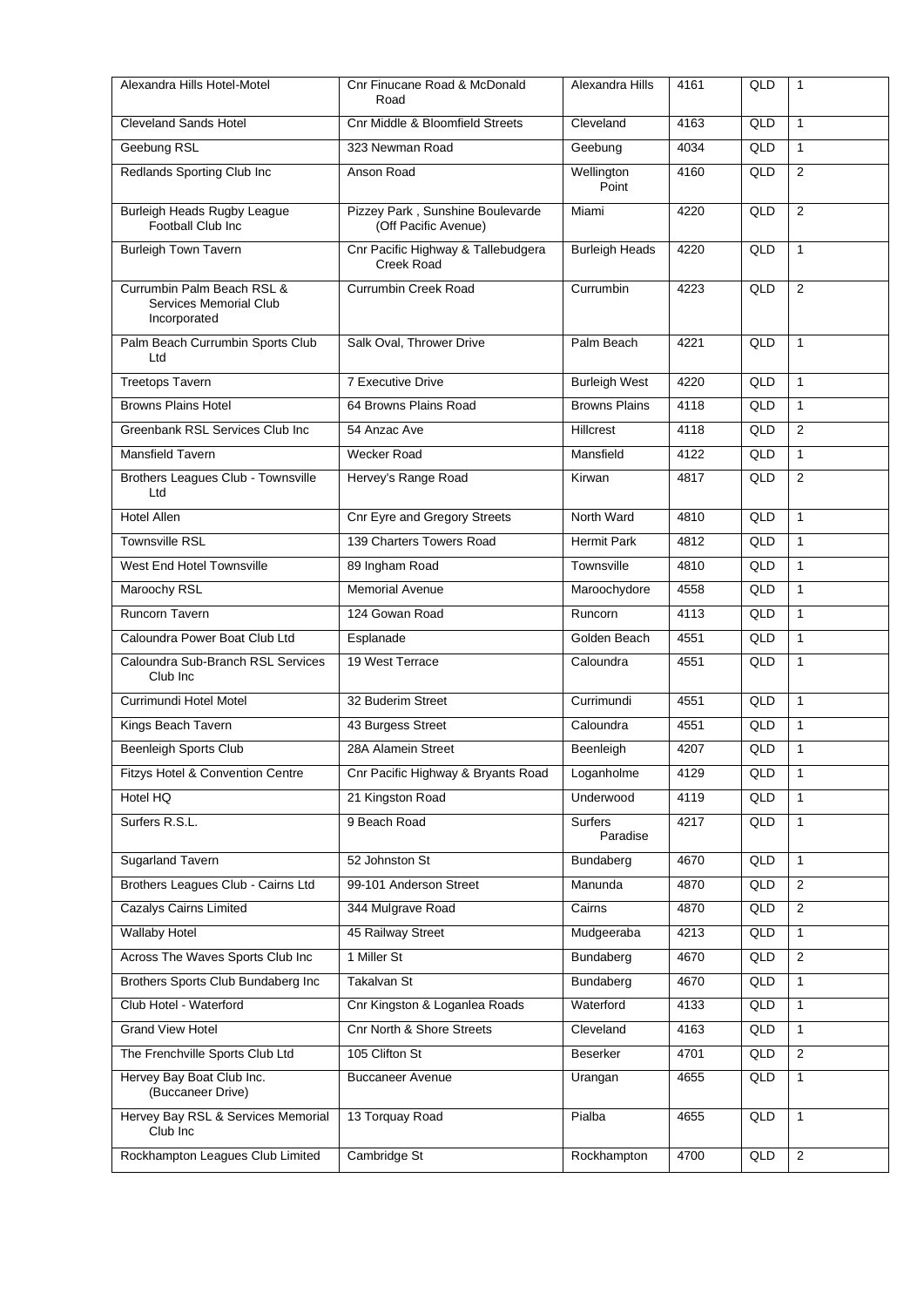| <b>Berserker Tavern</b>                           | 368 Dean St                                                             | Rockhampton                   | 4701 | QLD | $\mathbf{1}$ |
|---------------------------------------------------|-------------------------------------------------------------------------|-------------------------------|------|-----|--------------|
| Gaythorne RSL Sub-Branch Inc                      | 534 Samford Road                                                        | <b>Mitchelton</b>             | 4053 | QLD | $\mathbf{1}$ |
| Keppel Bay Sailing Club Inc                       | Lot 1 Bowls Street                                                      | Yeppoon                       | 4703 | QLD | $\mathbf{1}$ |
| Southern Cross Sports Club                        | Cnr Logan & Klumpp Roads                                                | <b>Upper Mount</b><br>Gravatt | 4122 | QLD | $\mathbf{1}$ |
| The Bungalow Hotel                                | 200 Aumuller Street                                                     | Westcourt                     | 4870 | QLD | $\mathbf{1}$ |
| Cairns RSL Club Ltd                               | 115 Esplanade                                                           | Cairns                        | 4870 | QLD | $\mathbf{1}$ |
| Robina Pavilion                                   | Commerce Drive                                                          | Robina                        | 4226 | QLD | $\mathbf{1}$ |
| <b>Blackwater Hotel</b>                           | 16 Railway St                                                           | <b>Blackwater</b>             | 4717 | QLD | $\mathbf{1}$ |
| Trinity Beach Sports Club                         | <b>Nautilius Street</b>                                                 | <b>Trinity Beach</b>          | 4879 | QLD | $\mathbf{1}$ |
| <b>Trinity Beach Tavern</b>                       | Moore Street                                                            | <b>Trinity Beach</b>          | 4879 | QLD | $\mathbf{1}$ |
| <b>Bribie Island Hotel</b>                        | 25 Sylvan Beach Esplanade                                               | <b>Bribie Island</b>          | 4507 | QLD | $\mathbf{1}$ |
| Bribie Island RSL & Citizens Memorial<br>Club Inc | 99 Toorbul Street                                                       | Bongaree                      | 4507 | QLD | $\mathbf{1}$ |
| Jindalee Hotel                                    | Cnr Sinnamon & Goggs Roads                                              | Jindalee                      | 4074 | QLD | $\mathbf{1}$ |
| <b>Hotel Pacific Southport</b>                    | Shop 1035, Level 1, Australia Fair<br>Shopping Centre, Marine<br>Parade | Southport                     | 4215 | QLD | $\mathbf{1}$ |
| Ipswich Sports Club                               | 1A Samford Road                                                         | Leichhardt                    | 4305 | QLD | $\mathbf{1}$ |
| Ipswich RSL Services Club Inc                     | Cnr Downs & Lowry Streets                                               | North Ipswich                 | 4305 | QLD | 2            |
| Andergrove Tavern                                 | 64 Andergrove Rd                                                        | Mackay                        | 4740 | QLD | $\mathbf{1}$ |
| Mareeba Leagues Club Inc                          | Davies Park, Doyle Street                                               | Mareeba                       | 4880 | QLD | $\mathbf{1}$ |
| Shamrock Hotel - Mackay                           | 165 Nebo Rd                                                             | Mackay                        | 4740 | QLD | $\mathbf{1}$ |
| Southern Suburbs Football Club                    | 181 Milton St                                                           | Mackay                        | 4740 | QLD | $\mathbf{1}$ |
| Sports Central Caboolture                         | 1-3 Hosking St                                                          | Caboolture                    | 4510 | QLD | $\mathbf{1}$ |
| Commonwealth Hotel Innisfail                      | 135 Edith Street                                                        | Innisfail                     | 4860 | QLD | $\mathbf{1}$ |
| Malanda Hotel-Motel                               | 12 English Street                                                       | Malanda                       | 4885 | QLD | $\mathbf{1}$ |
| Past Brothers Leagues Club (Innisfail)<br>Limited | <b>Cnr Ernest &amp; Campbell Streets</b>                                | Innisfail                     | 4860 | QLD | $\mathbf{1}$ |
| Beenleigh RSL                                     | 13 Bardyn Halliday Drive                                                | Mt Warren Park                | 4207 | QLD | $\mathbf{1}$ |
| <b>Burleigh Sports Club</b>                       | 111 Christine Avenue                                                    | <b>Burleigh Waters</b>        | 4220 | QLD | $\mathbf{1}$ |
| Burleigh Heads Bowls Club Inc                     | <b>Connor Street</b>                                                    | <b>Burleigh Heads</b>         | 4220 | QLD | $\mathbf{1}$ |
| North Burleigh SLS Supporters Assoc<br>Inc        | 293 The Esplanade                                                       | North Burleigh                | 4220 | QLD | 1            |
| <b>Carriers Arms Hotel</b>                        | 405 Alice Street                                                        | Maryborough                   | 4650 | QLD | $\mathbf{1}$ |
| Maryborough District Cricket Club                 | Newtown Oval, Ariadne Street                                            | Maryborough                   | 4650 | QLD | $\mathbf{1}$ |
| Maryborough Sports Club Inc                       | Cnr Saltwater Creek Road & Sydney<br>Street                             | Maryborough                   | 4650 | QLD | $\mathbf{1}$ |
| Aspley Leagues Club Limited                       | 29 Kirby Road                                                           | Aspley                        | 4034 | QLD | $\mathbf{1}$ |
| Taigum Tavern                                     | 217 Beams Road                                                          | Taigum                        | 4018 | QLD | 1            |
| Tugun Bowls & Community Club Inc.                 | 10 Station Street                                                       | Tugun                         | 4224 | QLD | $\mathbf{1}$ |
| Charlie's Hotel (Gympie)                          | Cnr Monkland & Nash Street                                              | Gympie                        | 4570 | QLD | $\mathbf{1}$ |
| RSL Gympie                                        | 217 Mary Street                                                         | Gympie                        | 4570 | QLD | 1            |
| Parkview Hotel                                    | 90 Gordon Street                                                        | Gordonvale                    | 4865 | QLD | $\mathbf{1}$ |
| Kallangur Memorial Bowls Club                     | 1351 Anzac Avenue                                                       | Kallangur                     | 4503 | QLD | $\mathbf{1}$ |
| Royal Mail Hotel - Tewantin                       | 120 Poinciana Avenue                                                    | Tewantin                      | 4565 | QLD | $\mathbf{1}$ |
| Mount Isa Irish Association                       | <b>Buckly Street</b>                                                    | Mount Isa                     | 4825 | QLD | $\mathbf{1}$ |
| Overlander Hotel                                  | 119 Marian Street                                                       | Mount Isa                     | 4825 | QLD | $\mathbf{1}$ |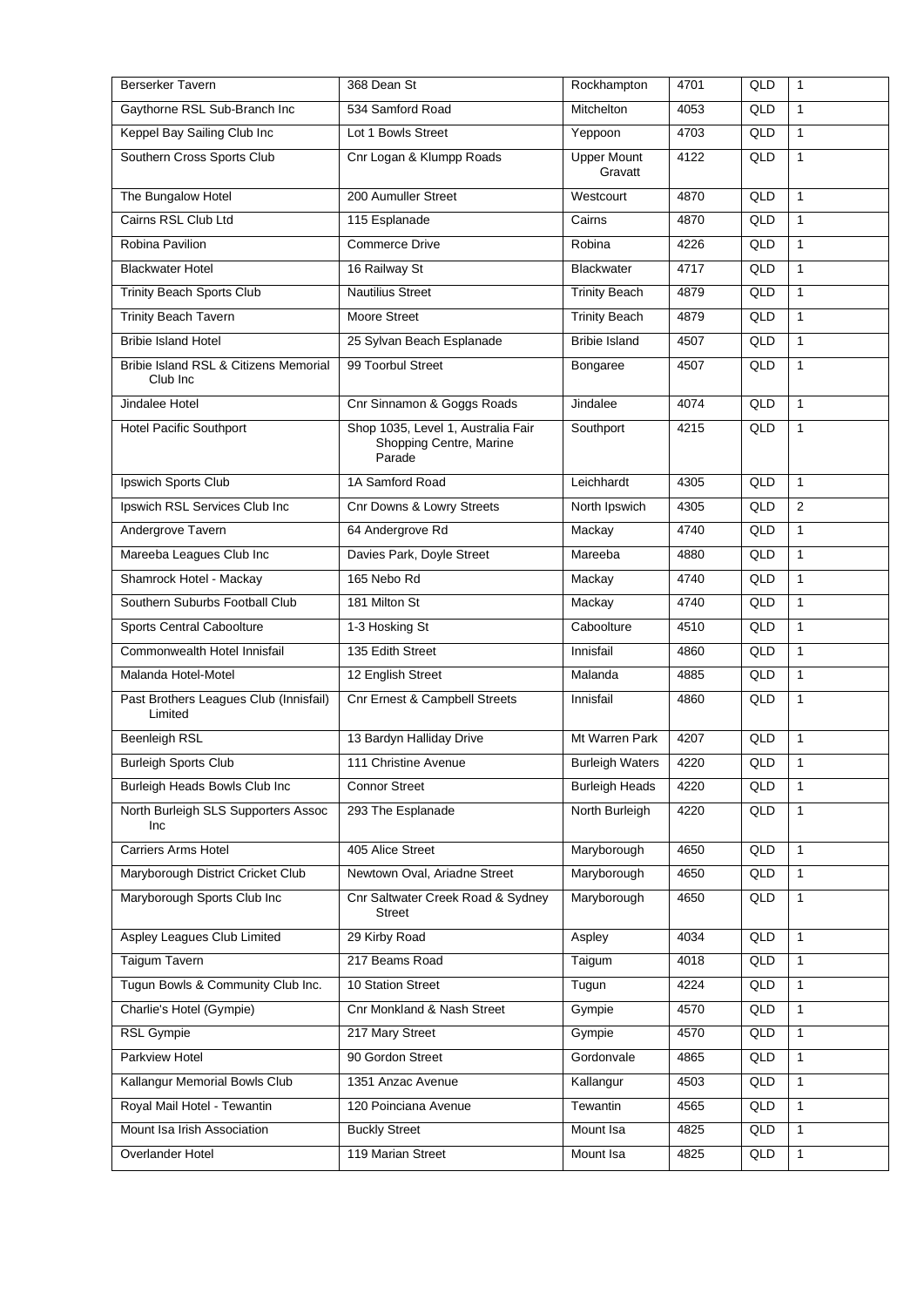| <b>Burpengary Tavern</b>                                    | Cnr Old Bay & Service Roads         | Burpengary                | 4505 | QLD | $\mathbf{1}$ |
|-------------------------------------------------------------|-------------------------------------|---------------------------|------|-----|--------------|
| Club Glenvale                                               | Clyde Park, Boundary Road           | Toowoomba                 | 4350 | QLD | $\mathbf{1}$ |
| Morayfield Tavern                                           | 146-150 Morayfield Road             | Morayfield                | 4506 | QLD | $\mathbf{1}$ |
| <b>Enterprise Hotel</b>                                     | 217 Gill Street                     | Charters<br><b>Towers</b> | 4820 | QLD | $\mathbf{1}$ |
| <b>Stock Hotel</b>                                          | 162 Anzac Avenue                    | Toowoomba                 | 4350 | QLD | $\mathbf{1}$ |
| The Waves Club Caloundra                                    | Cnr Bingera Terrace & Arthur Street | Caloundra                 | 4551 | QLD | $\mathbf{1}$ |
| Downs Hotel Drayton                                         | 25 Brisbane Street                  | Drayton                   | 4350 | QLD | $\mathbf{1}$ |
| Dicky Beach Supporters Club Inc                             | Coochin Street                      | Dicky Beach               | 4551 | QLD | $\mathbf{1}$ |
| Cannonvale Reef Gateway Hotel<br>Motel                      | Shute Harbour Road                  | Cannonvale                | 4802 | QLD | $\mathbf{1}$ |
| Hotel Metropole - Proserpine                                | 80-82 Main Street                   | Proserpine                | 4800 | QLD | $\mathbf{1}$ |
| Warwick RSL Services & Citizens<br><b>Memorial Club Inc</b> | 65 Albion Street                    | Warwick                   | 4370 | QLD | 1            |
| Mooloolaba Bowls Club Inc                                   | <b>Brisbane Road</b>                | Mooloolaba                | 4557 | QLD | $\mathbf{1}$ |
| Ayr Anzac Memorial Club Inc                                 | Cnr Burke & Young Streets           | Ayr                       | 4807 | QLD | $\mathbf{1}$ |
| Oakey RSL Sub Branch Inc                                    | 76 Campbell Street                  | Oakey                     | 4401 | QLD | $\mathbf{1}$ |
| Club Maroochy                                               | 15 Memorial Avenue                  | Maroochydore              | 4558 | QLD | $\mathbf{1}$ |
| Chinchilla RSL Memorial Club Inc                            | 61 Heeney Street                    | Chinchilla                | 4413 | QLD | $\mathbf{1}$ |
| Surfair Tavern                                              | 917 - 937 David Low Way             | Marcoola                  | 4564 | QLD | $\mathbf{1}$ |
| <b>Black Nugget Hotel Motel</b>                             | Griffin St                          | Moranbah                  | 4744 | QLD | $\mathbf{1}$ |
| Sundowner Hotel - Haigslea                                  | Warrego Highway                     | Haigslea                  | 4306 | QLD | $\mathbf{1}$ |
| Coolum Beach Bowls Club Inc                                 | <b>Elizabeth Street</b>             | Coolum Beach              | 4573 | QLD | $\mathbf{1}$ |
| <b>Tandara Hotel Motel</b>                                  | 17 - 25 Broad St                    | Sarina                    | 4737 | QLD | $\mathbf{1}$ |
| Acacia Ridge Hotel Motel                                    | 1386 Beaudesert Road                | Acacia Ridge              | 4110 | QLD | $\mathbf{1}$ |
| Calamvale Hotel Motel                                       | Cnr Beaudesert & Compton Roads      | Calamvale                 | 4116 | QLD | $\mathbf{1}$ |
| Falvey's Cecil Hotel                                        | 26 Queen Street                     | Goodna                    | 4300 | QLD | $\mathbf{1}$ |
| Palmwoods Hotel                                             | 28-34 Main Street                   | Palmwoods                 | 4555 | QLD | $\mathbf{1}$ |
| Blue Fin Fishing Club Inc                                   | 24 Lilac Street                     | Inala                     | 4077 | QLD | $\mathbf{1}$ |
| <b>Hotel Richlands</b>                                      | 140 Government Road                 | <b>Richlands</b>          | 4077 | QLD | $\mathbf{1}$ |
| Goodna Services Club Inc                                    | 32 Woogaroo Street                  | Goodna                    | 4300 | QLD | 1            |
| The Gympie Sports Club                                      | 2 Shields Street                    | Gympie                    | 4570 | QLD | $\mathbf{1}$ |
| Kingaroy & District RSL & Citizens<br>Memorial Club Inc     | 126 Kingaroy Street                 | Kingaroy                  | 4610 | QLD | $\mathbf{1}$ |
| Nanango RSL Memorial Services<br>Club Incorporated          | 26 Henry Street                     | Nanango                   | 4615 | QLD | 1            |
| Rainbow Beach Sports, Recreation &<br>Memorial Club Inc     | <b>Turana Street</b>                | Rainbow Beach             | 4581 | QLD | $\mathbf{1}$ |
| Tin Can Bay Country Club Inc                                | Tin Can Bay Road                    | Tin Can Bay               | 4580 | QLD | $\mathbf{1}$ |
| <b>Hotel Colmslie</b>                                       | Cnr Junction & Wynnum Roads         | Morningside               | 4170 | QLD | 1            |
| Railway Hotel Beaudesert                                    | 121 Brisbane Street                 | Beaudesert                | 4285 | QLD | $\mathbf{1}$ |
| Hotel West End Brisbane                                     | 2-16 Browning Street                | West End                  | 4101 | QLD | $\mathbf{1}$ |
| Hervey Bay Sports Club Inc                                  | 133 - 149 Tavistock Street          | Torquay                   | 4655 | QLD | 1            |
| Bargara Golf Club                                           | 120 Miller St                       | Bargara                   | 4670 | QLD | $\mathbf{1}$ |
| Hermit Park Hotel Motel                                     | 100 Charters Towers Road            | Hermit Park               | 4812 | QLD | 1            |
| Algester Sports Club Inc                                    | 41 Endiandra Street                 | Algester                  | 4115 | QLD | $\mathbf{1}$ |
| Tannum Sands Hotel Motel                                    | 34 Pacific Ave                      | <b>Tannum Sands</b>       | 4680 | QLD | 1            |
|                                                             |                                     |                           |      |     |              |
| <b>Brighton Hotel</b>                                       | 196 Brighton Terrace                | <b>Brighton</b>           | 4017 | QLD | $\mathbf{1}$ |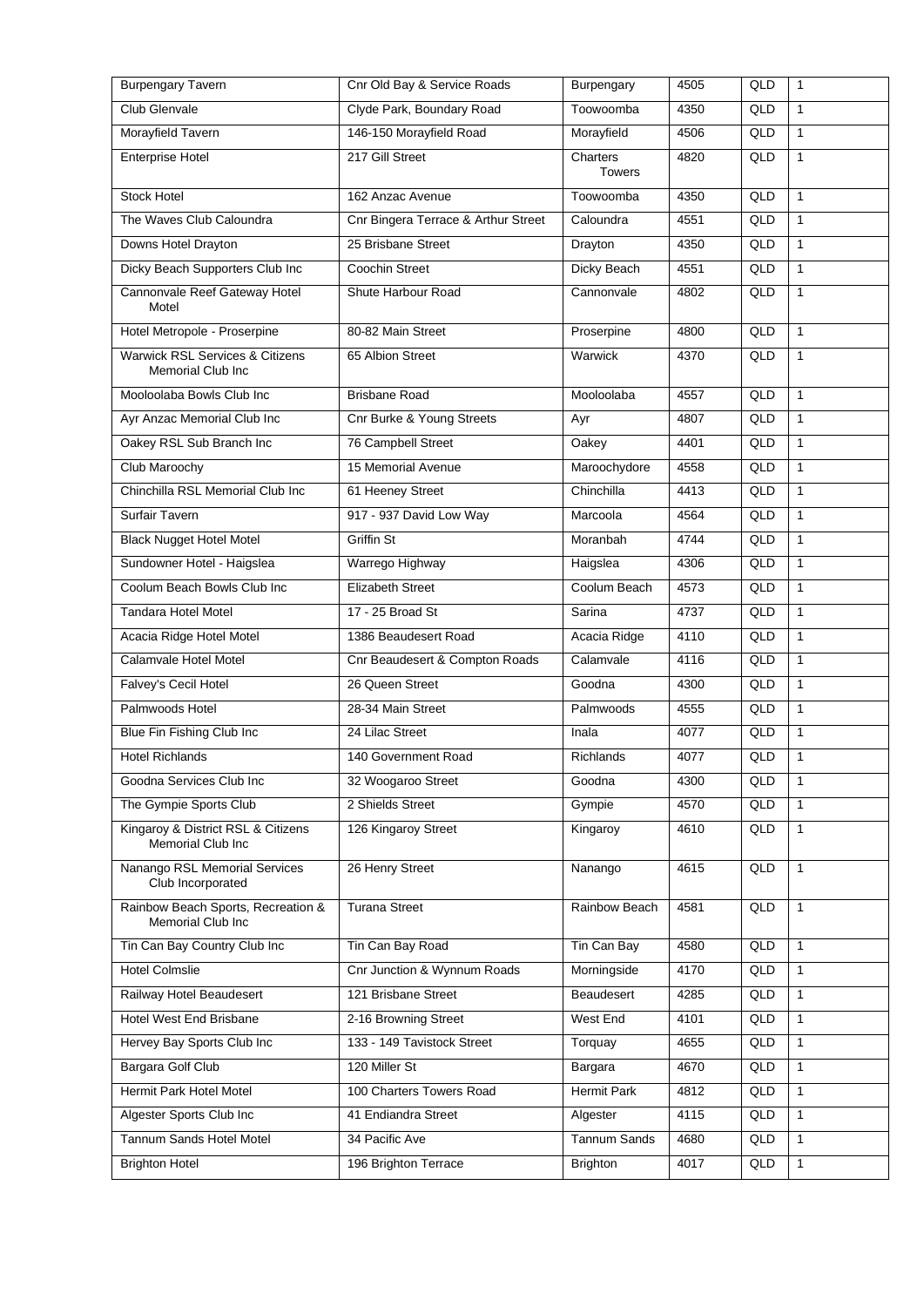| Waterloo Bay Hotel                            | Cnr Berrima St, Byrnside & Bay Tce                      | Wynnum            | 4178 | QLD | $\mathbf{1}$   |
|-----------------------------------------------|---------------------------------------------------------|-------------------|------|-----|----------------|
| Gem Hotel                                     | 287 Jacobs Well Road                                    | Alberton          | 4207 | QLD | $\mathbf{1}$   |
| Logan Village Hotel                           | 135 Albert Street                                       | Logan Village     | 4207 | QLD | $\mathbf{1}$   |
| <b>Aspley Hotel</b>                           | 1247 Gympie Road                                        | Aspley            | 4034 | QLD | $\mathbf{1}$   |
| <b>Breakfast Creek Hotel</b>                  | 2 Kingsford Smith Drive                                 | Albion            | 4010 | QLD | $\mathbf{1}$   |
| Koala Tavern                                  | Lot 7 Moreton Bay Road                                  | Capalaba          | 4157 | QLD | $\mathbf{1}$   |
| Fitzy's Waterford                             | 24 Albert Street                                        | Waterford         | 4133 | QLD | $\mathbf{1}$   |
| Condamine Sports Club Of Warwick              | 131 Palmerin Street                                     | Warwick           | 4370 | QLD | $\mathbf{1}$   |
| Coolangatta Hotel                             | Cnr Marine Parade & Warner Street                       | Coolangatta       | 4225 | QLD | $\mathbf{1}$   |
| Country Club Hotel Motel Stanthorpe           | 26 Maryland Street                                      | Stanthorpe        | 4380 | QLD | $\mathbf{1}$   |
| <b>Gatton View Hotel</b>                      | 115 Railway Street                                      | Gatton            | 4343 | QLD | $\mathbf{1}$   |
| Highland Park Family Tavern                   | Shop 1 Highland Park Shopping<br>Centre Alexander Drive | Nerang            | 4211 | QLD | $\mathbf{1}$   |
| Merrimac Tavern                               | 11 Ghilgai Road                                         | Merrimac          | 4226 | QLD | $\mathbf{1}$   |
| National Hotel Toowoomba                      | 59 Russell Street                                       | Toowoomba         | 4350 | QLD | $\mathbf{1}$   |
| Palm Beach (Qld) Surf Life Saving<br>Club Inc | Cnr 7th Avenue & Jefferson Lane                         | Palm Beach        | 4221 | QLD | $\mathbf{1}$   |
| Pittsworth Bowls Club Inc                     | 14 Weale Street                                         | Pittsworth        | 4356 | QLD | $\mathbf{1}$   |
| Pittsworth Hotel Motel                        | Cnr Yandills & Briggs Streets                           | Pittsworth        | 4356 | QLD | $\mathbf{1}$   |
| <b>Plainland Hotel</b>                        | Cnr Warrego Highway & Laidley<br>Road                   | Plainland         | 4341 | QLD | $\mathbf{1}$   |
| Raceview Tavern                               | 199 Raceview Street                                     | Raceview          | 4305 | QLD | $\mathbf{1}$   |
| <b>Tallai Country Golf</b>                    | Corner Worongary Road and The<br>Panorama               | Tallai            | 4213 | QLD | $\mathbf{1}$   |
| Australia Hotel - Murgon                      | 65 Lamb Street                                          | Murgon            | 4605 | QLD | $\mathbf{1}$   |
| Commercial Hotel - Biloela                    | 64 Kariboe St                                           | <b>Biloela</b>    | 4715 | QLD | $\mathbf{1}$   |
| Coolum Beach SLSS Assoc Inc                   | David Low Way                                           | Coolum Beach      | 4573 | QLD | $\mathbf{1}$   |
| Gladstone Reef Hotel Motel                    | 38 Goondoon Street                                      | Gladstone         | 4680 | QLD | $\mathbf{1}$   |
| Park Avenue Hotel                             | 30 Main St                                              | Rockhampton       | 4701 | QLD | $\mathbf{1}$   |
| Pine Beach Hotel Motel                        | 2 - 5 Granville St                                      | Emu Park          | 4702 | QLD | 1              |
| Railway Hotel Bundaberg                       | 87 Perry St                                             | Bundaberg         | 4670 | QLD | $\overline{1}$ |
| Sands Tavern                                  | Plaza Drive                                             | Maroochydore      | 4558 | QLD | $\mathbf{1}$   |
| Woodgate Club Inc.                            | 2 Kangaroo Crt                                          | Woodgate<br>Beach | 4660 | QLD | $\mathbf{1}$   |
| Boomerang Motor Hotel                         | 307 Nebo Rd                                             | Mackay            | 4740 | QLD | $\mathbf{1}$   |
| Jolly Collier Hotel-Motel                     | Queen Elizabeth Drv                                     | Dysart            | 4745 | QLD | $\mathbf{1}$   |
| Kalamia Hotel                                 | 50 Queen Street                                         | Ayr               | 4807 | QLD | $\mathbf{1}$   |
| Mossman Memorial Bowls Club Inc               | 6 Johnston Road                                         | Mossman           | 4873 | QLD | $\mathbf{1}$   |
| The Sun Hotel                                 | 6 Ross River Road                                       | Mundingburra      | 4812 | QLD | $\mathbf{1}$   |
| Club Hotel Chinchilla                         | 131 Heeney Street                                       | Chinchilla        | 4413 | QLD | $\mathbf{1}$   |
| Grand View Hotel - Bowen                      | 5 Herbert Street                                        | Bowen             | 4805 | QLD | $\mathbf{1}$   |
| Diamonds Tavern                               | 221 Christine Avenue                                    | Robina            | 4226 | QLD | $\mathbf{1}$   |
| Kawana Waters SLS Supporters Club<br>Inc      | Pacific Boulevard                                       | <b>Buddina</b>    | 4575 | QLD | 1              |
| Red Beret Hotel                               | 411 Kamerunga Road                                      | Redlynch          | 4870 | QLD | $\mathbf{1}$   |
| Historic Hambledon Hotel                      | 128-131 Bruce Highway                                   | Edmonton          | 4869 | QLD | $\mathbf{1}$   |
| The Lion Richlands                            | 'Lions Stadium', 133 Pine Road                          | <b>Richlands</b>  | 4077 | QLD | $\mathbf{1}$   |
| Shafston Hotel                                | Cnr Wellington and 3 Lytton Roads                       | East Brisbane     | 4169 | QLD | $\mathbf{1}$   |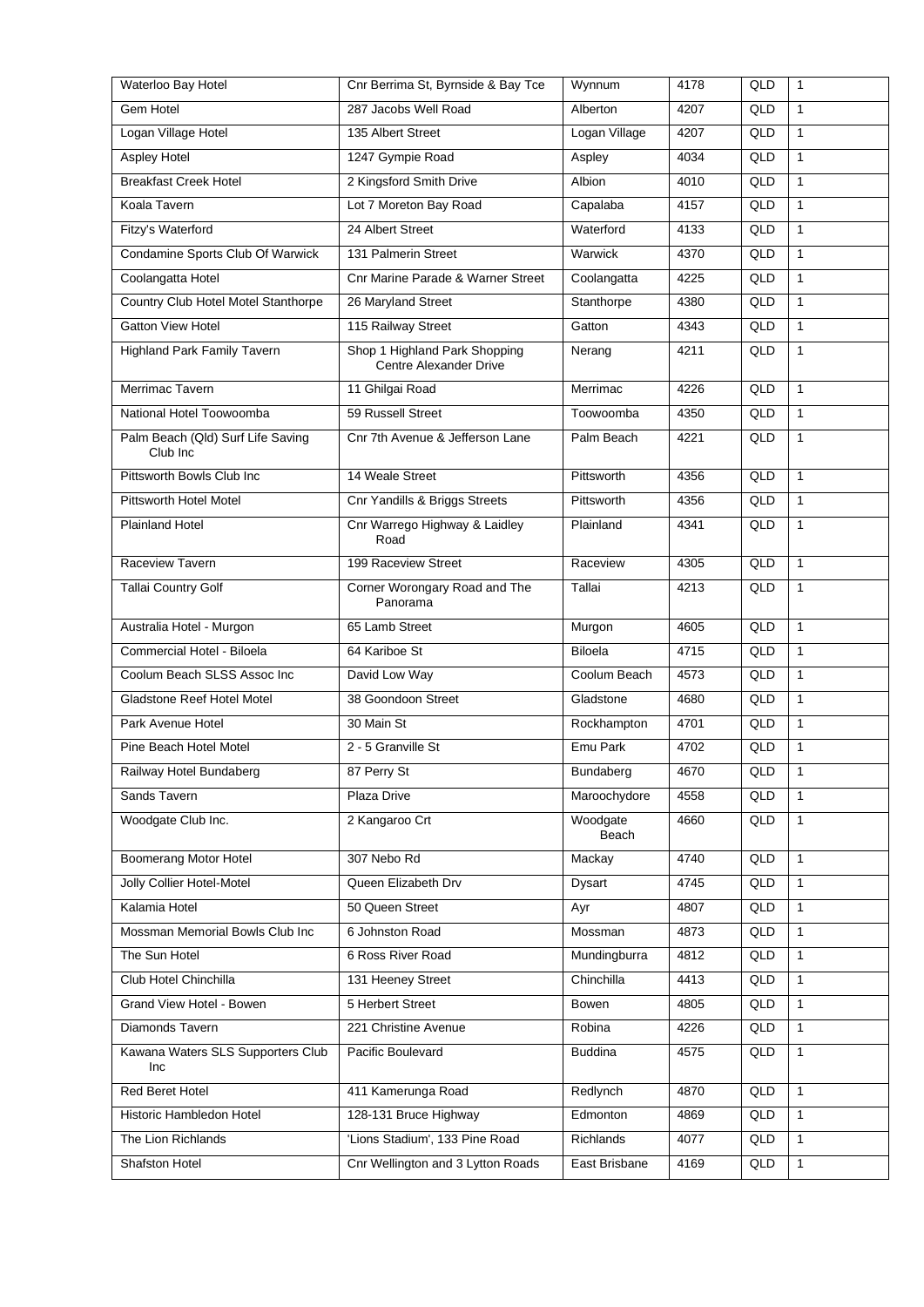| Royal Hotel - Goondiwindi                            | 48 Marshall Street                                 | Goondiwindi          | 4390 | QLD | $\mathbf{1}$   |
|------------------------------------------------------|----------------------------------------------------|----------------------|------|-----|----------------|
| Tallebudgera SLS Supporters Assoc<br>Inc             | 1505 Gold Coast Highway, Cnr<br>Tallebudgera Drive | Palm Beach           | 4221 | QLD | $\mathbf{1}$   |
| <b>Currumbin Pub</b>                                 | Crn. Currumbin Creek Road &<br><b>Traders Way</b>  | Currumbin            | 4223 | QLD | $\mathbf{1}$   |
| Oxley Hotel                                          | Cnr Ipswich & Oxley Rds                            | Oxley                | 4075 | QLD | $\mathbf{1}$   |
| Joe's Waterhole                                      | 85 Memorial Drive                                  | Eumundi              | 4562 | QLD | $\mathbf{1}$   |
| Windsor Hotel Motel                                  | 32 Patrick Street                                  | Dalby                | 4405 | QLD | $\mathbf{1}$   |
| Palm Beach Currumbin Rugby Union<br>Club             | <b>Bienvenue Drive</b>                             | Currumbin<br>Waters  | 4223 | QLD | $\mathbf{1}$   |
| Lighthouse Hotel Motel                               | 66 Zunker St                                       | <b>Burnett Heads</b> | 4670 | QLD | $\mathbf{1}$   |
| Mount Pleasant Hotel - Gympie                        | 69 Mount Pleasant Road                             | Gympie               | 4570 | QLD | $\mathbf{1}$   |
| Walloon Hotel                                        | 1 Queen Street                                     | Walloon              | 4306 | QLD | $\mathbf{1}$   |
| Coolangatta Sands                                    | Cnr Griffin Street & McLean Streets                | Coolangatta          | 4225 | QLD | $\mathbf{1}$   |
| Caboolture Sports Club Limited                       | <b>Station Road</b>                                | Morayfield           | 4506 | QLD | 2              |
| <b>Shearers Arms Tavern</b>                          | 23 Peachey Road                                    | Ormeau               | 4208 | QLD | $\mathbf{1}$   |
| The Showmens Function Centre                         | Guild House, 4 Turner Avenue                       | Yatala               | 4207 | QLD | $\mathbf{1}$   |
| Rising Sun Hotel - Rosewood                          | <b>Cnr Mill &amp; School Streets</b>               | Rosewood             | 4340 | QLD | $\mathbf{1}$   |
| Queenslander - Marsden Tavern                        | Cnr Chambers Flat Road & Bourke<br><b>Streets</b>  | Waterford            | 4133 | QLD | $\mathbf{1}$   |
| Jubilee Tavern                                       | Cnr Shute Harbour & Loop Roads                     | Jubilee Pocket       | 4802 | QLD | $\mathbf{1}$   |
| Seaview Hotel - Townsville                           | 56 The Strand                                      | Townsville           | 4810 | QLD | $\mathbf{1}$   |
| Weipa Bowls Club Inc                                 | <b>Arite Wales Street</b>                          | Trunding             | 4874 | QLD | $\mathbf{1}$   |
| Farmers Arms Tavern                                  | New England Highway                                | Cabarlah             | 4352 | QLD | $\mathbf{1}$   |
| Carrington Hotel - Atherton                          | 77 Main Street                                     | Atherton             | 4883 | QLD | $\mathbf{1}$   |
| RQ's Tavern                                          | Cnr Markeri Street & Robina Parkway                | Robina               | 4226 | QLD | $\mathbf{1}$   |
| Royal Hotel - Toowoomba                              | 189 Ruthven St                                     | Toowoomba            | 4350 | QLD | $\mathbf{1}$   |
| Palm Beach Soccer Club                               | Cnr. 19th Avenue & Mallawa Drive                   | Palm Beach           | 4221 | QLD | $\mathbf{1}$   |
| QRI Coppabella Club                                  | 12 Goldston St                                     | Coppabella           | 4740 | QLD | $\mathbf{1}$   |
| Mackay Cricketers Club / Harrup Park<br>Country Club | Juliet St                                          | Mackay               | 4740 | QLD | 1              |
| The Envy Hotel                                       | Level 2, 17 Victoria Avenue                        | Broadbeach           | 4218 | QLD | 1              |
| Criterion Hotel - Warwick                            | 86 Palmerin Street                                 | Warwick              | 4370 | QLD | $\mathbf{1}$   |
| Arundel Tavern                                       | 226 Napper Road                                    | Arundel              | 4214 | QLD | $\mathbf{1}$   |
| The Purple Pub                                       | Cnr Landsborough & Brown Street                    | Normanton            | 4890 | QLD | 1              |
| Fitzy's Toowoomba                                    | 151-155 Margaret Street                            | Toowoomba            | 4350 | QLD | $\mathbf{1}$   |
| Rainbow Beach SLSC                                   | Rainbow Beach Road                                 | Rainbow Beach        | 4581 | QLD | 1              |
| <b>Tugun Tavern</b>                                  | Cnr Golden Four Drive & Toolona<br><b>Street</b>   | Tugun                | 4224 | QLD | 1              |
| Southside Sport and Community Club<br>Inc            | 76 Mount Gravatt-Capalaba Roads                    | <b>Mount Gravatt</b> | 4122 | QLD | $\overline{2}$ |
| Eagle Tavern                                         | 166 Fryar Road                                     | Eagleby              | 4207 | QLD | $\mathbf{1}$   |
| Coal N Cattle Hotel Motel                            | 63 Dawson Hwy                                      | Moura                | 4718 | QLD | $\mathbf{1}$   |
| Criterion Hotel - Dalby                              | 77 Drayton Street                                  | Dalby                | 4405 | QLD | $\mathbf{1}$   |
| Diamonds Tavern Kallangur                            | Building B, 1450 Anzac Avenue                      | Kallangur            | 4503 | QLD | $\mathbf{1}$   |
| Mi Hi Tavern                                         | 26 Fernvale Road                                   | <b>Brassall</b>      | 4305 | QLD | $\mathbf{1}$   |
| Westbrook Tavern                                     | 68-78 Main Street                                  | Westbrook            | 4350 | QLD | $\mathbf{1}$   |
| South Cairns Sports Club                             | 57 - 59 Roberts Road                               | <b>Bentley Park</b>  | 4869 | QLD | $\mathbf{1}$   |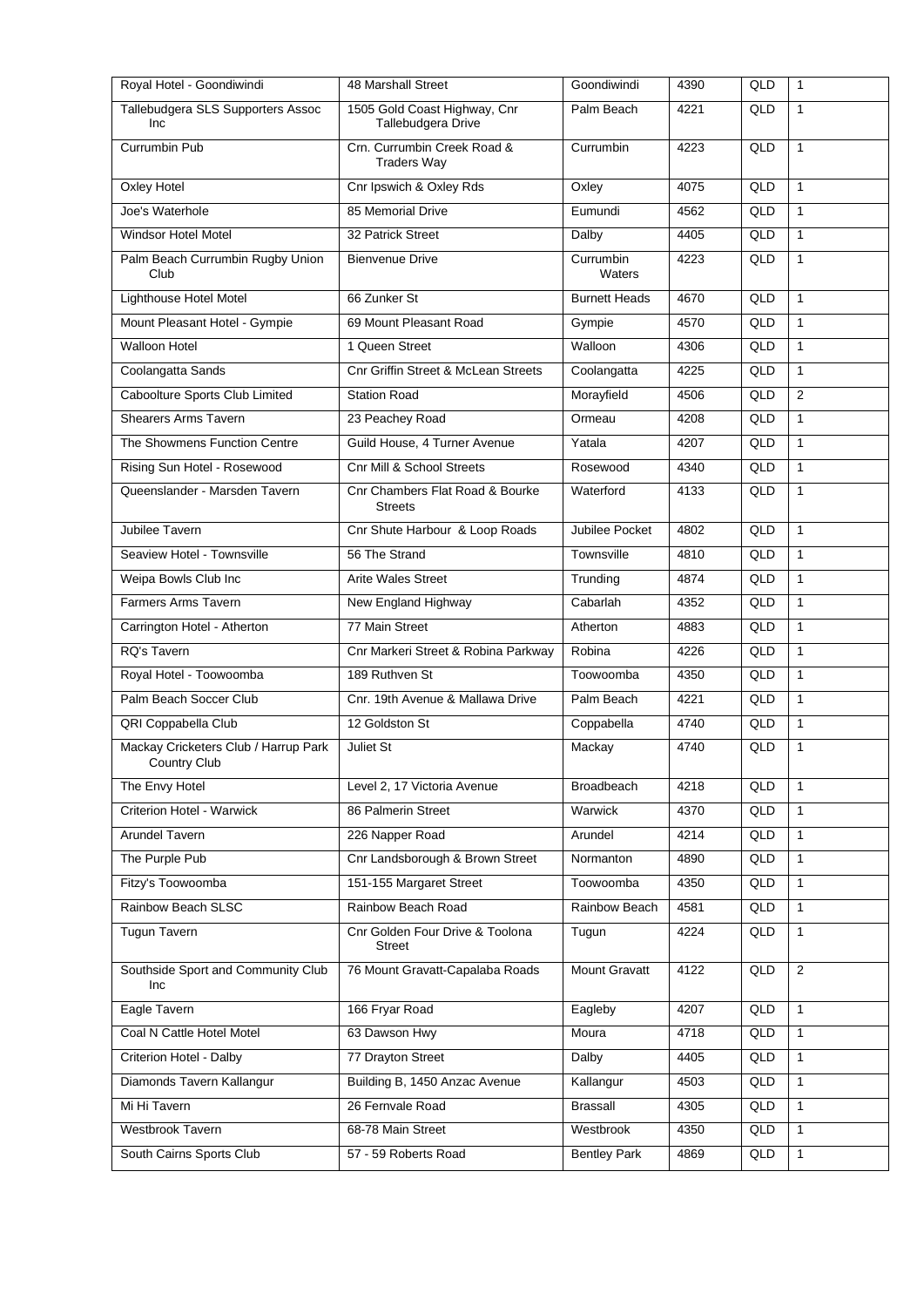| Cowboys Leagues Club                    | 335 Flinders Street                          | Townsville                     | 4810 | QLD | 2              |
|-----------------------------------------|----------------------------------------------|--------------------------------|------|-----|----------------|
| Salt Water Creek Hotel                  | Lot 22 Siganto Drive                         | Helensvale                     | 4212 | QLD | $\mathbf{1}$   |
| Ferry Road Tavern                       | Cnr Cotlew St & Ferry Rd                     | <b>Bundall</b>                 | 4217 | QLD | $\mathbf{1}$   |
| New Royal Hotel - Rubyvale              | 8 Keilambete Rd                              | Rubyvale                       | 4720 | QLD | $\mathbf{1}$   |
| Seabreeze Mackay                        | 72 Pacific Esp.                              | Mackay                         | 4740 | QLD | $\mathbf{1}$   |
| Sarina Leagues Club                     | <b>Brewers Rd</b>                            | Sarina                         | 4737 | QLD | $\mathbf{1}$   |
| Miss Moneypenny's Broadbeach            | 2663 Gold Coast Highway                      | <b>Broadbeach</b>              | 4218 | QLD | $\mathbf{1}$   |
| Tieri Brolga Hotel Motel                | 11 Malvern Ave                               | Tieri                          | 4709 | QLD | $\mathbf{1}$   |
| Fisherman's Wharf Tavern                | 60-70 Seaworld Drive                         | Main Beach                     | 4217 | QLD | $\mathbf{1}$   |
| <b>Aspley Central Tavern</b>            | 1378 Gympie Rd                               | Aspley                         | 4034 | QLD | $\mathbf{1}$   |
| Club Glass House Inc.                   | 10 Coonowrin Road                            | Glasshouse<br><b>Mountains</b> | 4519 | QLD | $\mathbf{1}$   |
| <b>Hope Island Tavern</b>               | 87 - 97 Broadwater Ave                       | Hope Island                    | 4212 | QLD | $\mathbf{1}$   |
| <b>Blacks Beach Tavern</b>              | Lot 240 Blacks Beach Road                    | <b>Blacks Beach</b>            | 4740 | QLD | $\mathbf{1}$   |
| Bernborough Tavern                      | 69 Campbell St                               | Oakey                          | 4401 | QLD | $\mathbf{1}$   |
| Mt Sheridan Tavern                      | 6/106 Barnard Drive, Mount Sheridan<br>Plaza | Cairns                         | 4870 | QLD | $\mathbf{1}$   |
| Diamonds Hotel Motel                    | Cnr Freeman & Rudd Sts                       | Inala                          | 4077 | QLD | $\mathbf{1}$   |
| Nebo Hotel                              | 2 Reynold St                                 | Nebo                           | 4742 | QLD | $\mathbf{1}$   |
| Hotel Baralaba                          | 30 Stopford Street                           | Baralaba                       | 4702 | QLD | 1              |
| King Reef Resort Hotel                  | 75 Jacobs Road                               | Kurrimine<br>Beach             | 4871 | QLD | $\mathbf{1}$   |
| <b>Chancellor Park Tavern</b>           | 20 Chancellor Village Boulevard              | Sippy Downs                    | 4556 | QLD | $\mathbf{1}$   |
| Metropolitan Hotel Motel - Mackay       | 17 Gordon St                                 | Mackay                         | 4740 | QLD | $\mathbf{1}$   |
| <b>Glasshouse Mountains Tavern</b>      | 10 Reed Street                               | Glasshouse<br>Mountains        | 4518 | QLD | $\mathbf{1}$   |
| Tom's Tavern                            | 186 Nathan Street                            | Aitkenvale                     | 4814 | QLD | $\mathbf{1}$   |
| Wattle Hotel Coomera                    | 161 Reserve Road, Cnr Brygon Drive           | <b>Upper Coomera</b>           | 4210 | QLD | $\mathbf{1}$   |
| <b>Raffles Hotel</b>                    | 13 Little Musgrave St                        | Rockhampton                    | 4701 | QLD | $\mathbf{1}$   |
| Hotel Mackay                            | 179 Victoria Street                          | Mackay                         | 4740 | QLD | 1              |
| Middle Green Sports Club -<br>Greenbank | 720 - 768 Middle Road                        | Greenbank                      | 4124 | QLD | $\overline{1}$ |
| Carrollee Hotel                         | 4 King Street                                | Kingaroy                       | 4610 | QLD | $\mathbf{1}$   |
| The Surf Club Burleigh Heads            | 55 Goodwin Terrace                           | <b>Burleigh Heads</b>          | 4220 | QLD | 1              |
| <b>Tigers League Club</b>               | 65 Bryant Strret                             | Tully                          | 4854 | QLD | $\mathbf{1}$   |
| <b>Theodore Hotel</b>                   | The Boulevard                                | Theodore                       | 4719 | QLD | $\mathbf{1}$   |
| Old Bundy Tavern                        | 20 Quay St                                   | Bundaberg                      | 4670 | QLD | 1              |
| <b>Fuller Sports Club</b>               | 28 Armstrong Street                          | Edmonton                       | 4869 | QLD | 2              |
| Beach House Hotel                       | 344 Esplande, Scarness                       | <b>Hervey Bay</b>              | 4655 | QLD | 1              |
| Hotel Maroochydore                      | 201-207 Main Road                            | Maroochydore                   | 4558 | QLD | $\mathbf{1}$   |
| The Mill Inn Tavern                     | 33 McKenzie Street                           | Millmerran                     | 4357 | QLD | $\mathbf{1}$   |
| Maleny Hotel                            | 6 Bunya Street                               | Maleny                         | 4552 | QLD | 1              |
| <b>Central Hotel Cloncurry</b>          | 46 Scarr Street                              | Cloncurry                      | 4824 | QLD | $\mathbf{1}$   |
| Karalee Tavern                          | 84 Junction Road                             | Karalee                        | 4306 | QLD | 1              |
| Railway Hotel Yeppoon                   | 76 James St                                  | Yeppoon                        | 4703 | QLD | 2              |
| White Horse Tavern                      | 33 Gill Street                               | Lissner                        | 4820 | QLD | 1              |
| Zillmere Sports                         | O'Callaghan Park 340 Zillmere Road           | Zillmere                       | 4034 | QLD | 1              |
| Club Hotel Motel Roma                   | 42 McDowall Street                           | Roma                           | 4455 | QLD | $\mathbf{1}$   |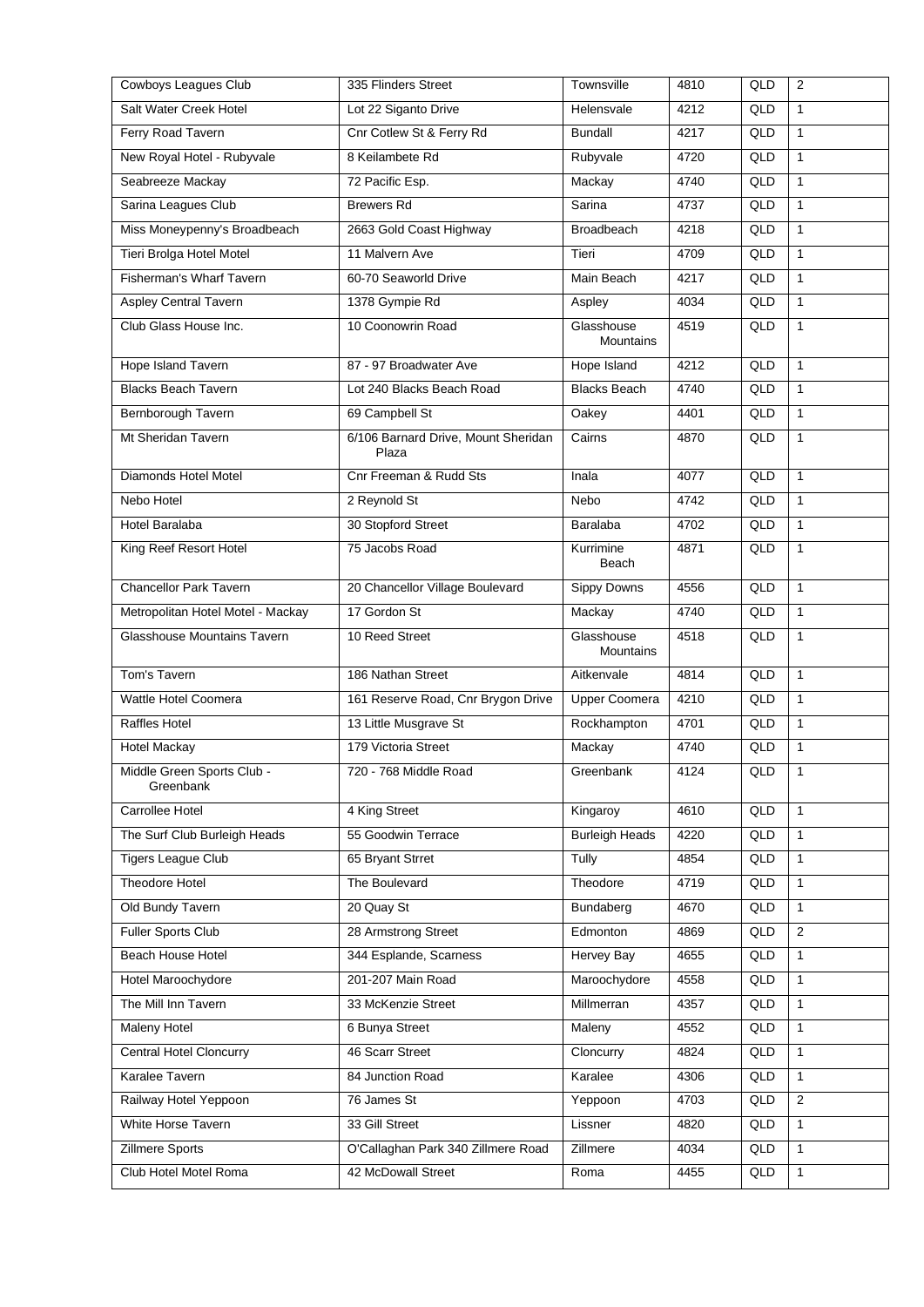| Krackers Bar and Bistro                    | (S2) Keppel Bay Sailing Club, 20<br><b>Bowls Street</b>    | Yeppoon                    | 4703 | QLD | 1              |
|--------------------------------------------|------------------------------------------------------------|----------------------------|------|-----|----------------|
| <b>Stafford City Tavern</b>                | Shop E12 Stafford City, 400 Stafford<br>Road               | Stafford                   | 4053 | QLD | $\mathbf{1}$   |
| Sarina Hotel                               | 41 - 45 Broad St                                           | Sarina                     | 4737 | QLD | $\mathbf{1}$   |
| Maroochy Bridge Hotel                      | 22 Denna Street                                            | Maroochydore               | 4558 | QLD | $\mathbf{1}$   |
| <b>Federal Hotel Childers</b>              | Corner Churchill and North Street                          | Childers                   | 4660 | QLD | $\mathbf{1}$   |
| Empire Hotel Gympie                        | 196 Mary Street                                            | Gympie                     | 4570 | QLD | $\mathbf{1}$   |
| <b>Empire Hotel Gympie</b>                 | 196 Mary Street                                            | Gympie                     | 4570 | QLD | $\mathbf{1}$   |
| <b>Brisbane Valley Tavern</b>              | 18 Brisbane Valley Highway                                 | Fernvale                   | 4306 | QLD | $\mathbf{1}$   |
| Victoria Tavern                            | 1 Musgrave St                                              | Rockhampton                | 4701 | QLD | $\mathbf{1}$   |
| The Boardwalk Tavern                       | Santa Barbara Roadm Hope Island<br>Marina Shopping Village | Hope Island                | 4212 | QLD | $\mathbf{1}$   |
| Seaforth Bowls Club                        | 14 Walsh Ave                                               | Seaforth                   | 4741 | QLD | $\mathbf{1}$   |
| The Cavill Hotel                           | 46 Cavill Avenue                                           | <b>Surfers</b><br>Paradise | 4217 | QLD | $\mathbf{1}$   |
| <b>Hotel Radnor</b>                        | 37 Coulson Street                                          | <b>Blackbutt</b>           | 4314 | QLD | $\mathbf{1}$   |
| Central Hotel Bowen                        | 29 Herbert Street                                          | Bowen                      | 4805 | QLD | $\mathbf{1}$   |
| Souths Suburban Bowls Club                 | 39 Wardrop St                                              | Mackay                     | 4740 | QLD | $\mathbf{1}$   |
| Gracemere Hotel                            | Old Capricorn Hwy                                          | Gracemere                  | 4702 | QLD | 1              |
| Collinsville-Scottsville Workers Club      | 19 Railway Road                                            | Collinsville               | 4804 | QLD | $\mathbf{1}$   |
| North Kirra Surf Club                      | Pacific Parade                                             | North Kirra                | 4225 | QLD | $\mathbf{1}$   |
| The Creek Tavern                           | 172 Karawatha Drive                                        | <b>Mountain Creek</b>      | 4557 | QLD | $\mathbf{1}$   |
| Royal Hotel Mt Larcom                      | 35 Raglan Street                                           | Mt Larcom                  | 4695 | QLD | $\mathbf{1}$   |
| Redcliffe Tavern                           | 34 Anzac Ave                                               | Redcliffe                  | 4020 | QLD | $\mathbf{1}$   |
| Beerwah Hotel                              | 53 Beerwah Parade                                          | Beerwah                    | 4519 | QLD | $\mathbf{1}$   |
| Mango Hill Tavern                          | Cnr Anzac Ave and Halpine Drive                            | Mango Hill                 | 4509 | QLD | $\mathbf{1}$   |
| Rainbow Beach Hotel Motel                  | 1 Rainbow Beach Red                                        | Rainbow Beach              | 4581 | QLD | $\mathbf{1}$   |
| D'Aguilar Hotel                            | 2040 D'Aguilar Hwy                                         | D'Aguilar                  | 4514 | QLD | $\mathbf{1}$   |
| <b>Brisbane Lions Club</b>                 | 2 Pannikin Street                                          | Springwood                 | 4127 | QLD | $\overline{2}$ |
| Merinda Village Hotel                      | 13 Linley Street                                           | Merinda                    | 4805 | QLD | $\mathbf{1}$   |
| Isa Hotel                                  | <b>Cnr Rodeo Drive and West Street</b>                     | Mount Isa                  | 4825 | QLD | 1              |
| Isis Club Inc                              | 46 Churchill Street                                        | Childers                   | 4660 | QLD | $\mathbf{1}$   |
| Capricorn Hotel Motor Inn                  | 22 Arthur Street                                           | <b>Blackwater</b>          | 4717 | QLD | $\mathbf{1}$   |
| Queensland Hotel Goondiwindi               | 134 Marshall Street                                        | Goondiwindi                | 4390 | QLD | $\mathbf{1}$   |
| Railway Hotel Marian                       | 41 Daly Street                                             | Marian                     | 4753 | QLD | $\mathbf{1}$   |
| Railway Hotel Marian                       | 41 Daly Street                                             | Marian                     | 4753 | QLD | $\mathbf{1}$   |
| Kirwan Sports and Community Club           | 159 Bamford Lane                                           | Kirwan                     | 4817 | QLD | 2              |
| Cooktown RSL Memorial Club                 | 127 Charlotte Street                                       | Cooktown                   | 4895 | QLD | $\mathbf{1}$   |
| <b>Bluff Hotel</b>                         | 34 Main Street                                             | <b>Bluff</b>               | 4702 | QLD | $\mathbf{1}$   |
| Moore Park Beach Tavern                    | Lot 2 Murdochs Road                                        | Moore Park                 | 4670 | QLD | $\mathbf{1}$   |
| Grand Hotel Mt Morgan                      | Central and Morgan Street                                  | Mount Morgan               | 4714 | QLD | $\mathbf{1}$   |
| Gunalda Hotel                              | 47 Balkin Street                                           | Gunalda                    | 4570 | QLD | 1              |
| Springsure Tavern and Motel                | Corner William & Eclipse Street                            | Springsure                 | 4722 | QLD | $\mathbf{1}$   |
| Railway Hotel Allora                       | 40 Herbert Street                                          | Allora                     | 4362 | QLD | $\mathbf{1}$   |
| Thuringowa RSL Club                        | 13 Kelso Drive                                             | Kelso                      | 4815 | QLD | 2              |
| Mustangs League and All Sports Club<br>Inc | 331-339 Hume Street                                        | Toowoomba                  | 4350 | QLD | $\mathbf{1}$   |
|                                            |                                                            |                            |      |     |                |